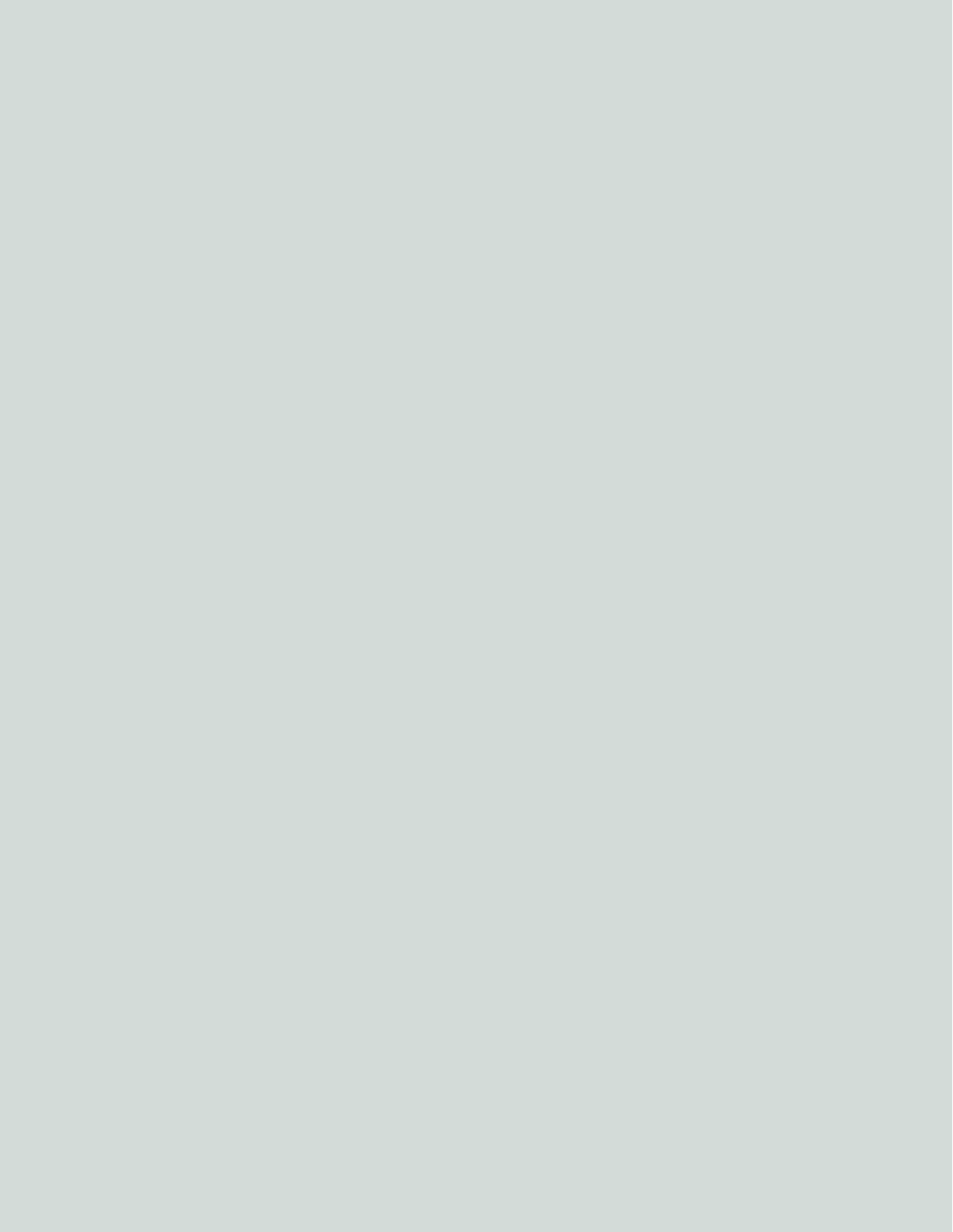# **Table of Contents**

| Implementing and Evaluating Program Innovation: Experimenting to Discover What Works10 |
|----------------------------------------------------------------------------------------|
|                                                                                        |
|                                                                                        |
| State Support for State-Level Data Systems and Institutional Research Capacity15       |
|                                                                                        |
|                                                                                        |
|                                                                                        |
|                                                                                        |
|                                                                                        |
|                                                                                        |
|                                                                                        |
|                                                                                        |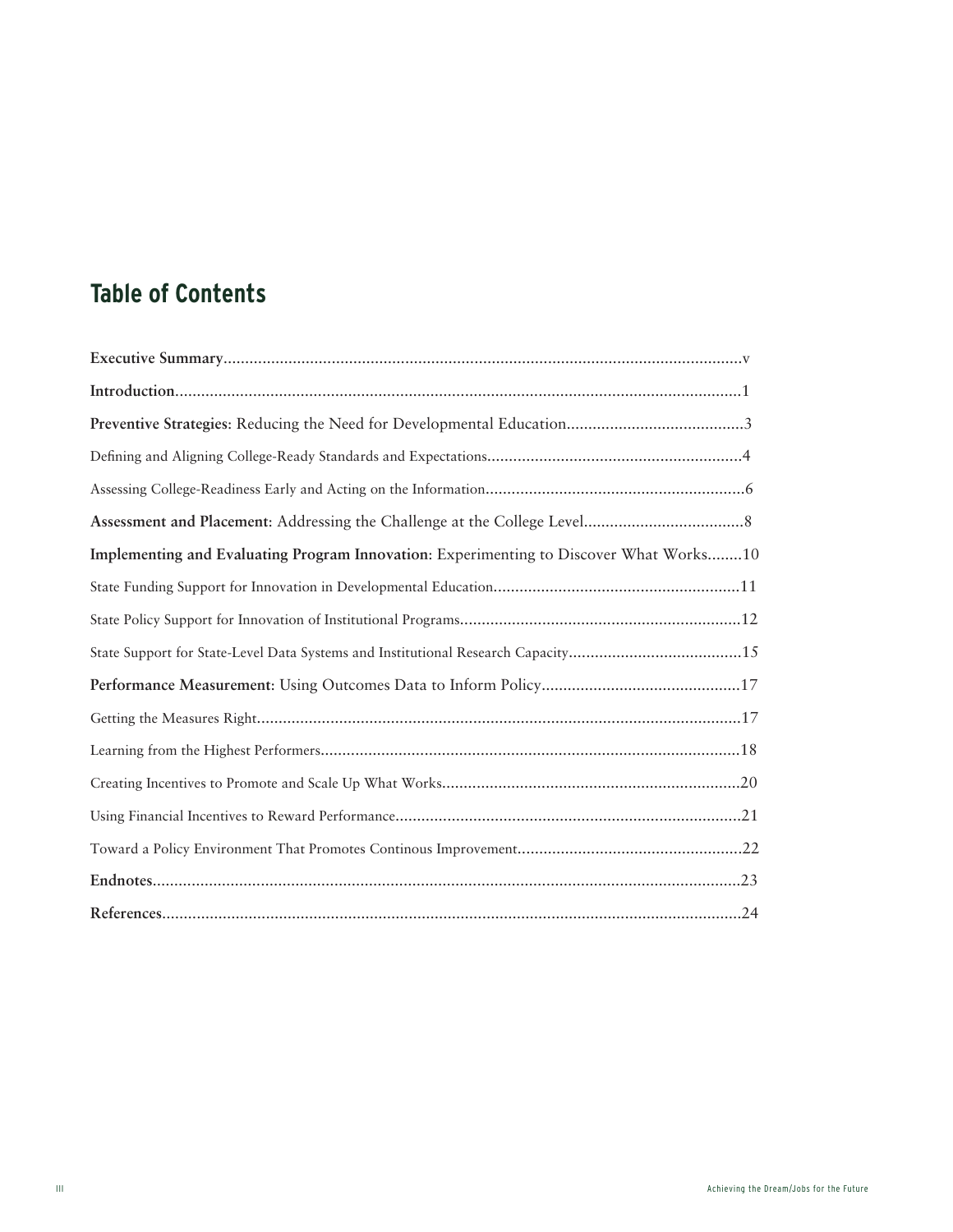

ACHIEVING THE DREAM: COMMUNITY COLLEGES COUNT is a national initiative to help more community college students succeed (earn degrees, earn certificates, or transfer to other institutions to continue their studies). The initiative

is particularly concerned about student groups that have faced the most significant barriers to success, including low-income students and students of color. *Achieving the Dream* focuses colleges and others on understanding and making better use of data. It acts on multiple fronts, including efforts at community colleges and in research, public engagement, and public policy. *Achieving the Dream* is funded by Lumina Foundation for Education and eigthteen partner foundations.

www.achievingthedream.org



JOBS FOR THE FUTURE. Through research, analysis, action, and advocacy, JFF develops promising education and labor market models, expands successful models in communities across the country, and shapes the policy environment that enables American families and companies to compete in a global economy. JFF coordinates the effort to improve policies in the fifthteen states that are participating in *Achieving the Dream*.

www.jff.org

### **About the Author**

Michael Lawrence Collins, a program director at JFF, develops and advocates for state policies that promote student success through two national initiatives: *Achieving the Dream: Community Colleges Count* and the *Early College High School Initiative*. His work focuses on assisting states to develop and implement public policies designed to increase the numbers of low-income students and students of color who successfully transition from high school into college, persist in college, and earn postsecondary credentials and degrees.

### **Acknowledgments**

The author would like to thank Lumina Foundation for Education and the *Achieving the Dream* partner funders for supporting this project. I also thank the JFF *Achieving the Dream* state policy team—Richard Kazis, Sue Goldberger, Chris Baldwin, Vickie Choitz, and Jeff Wetherhold—for their contributions to this brief.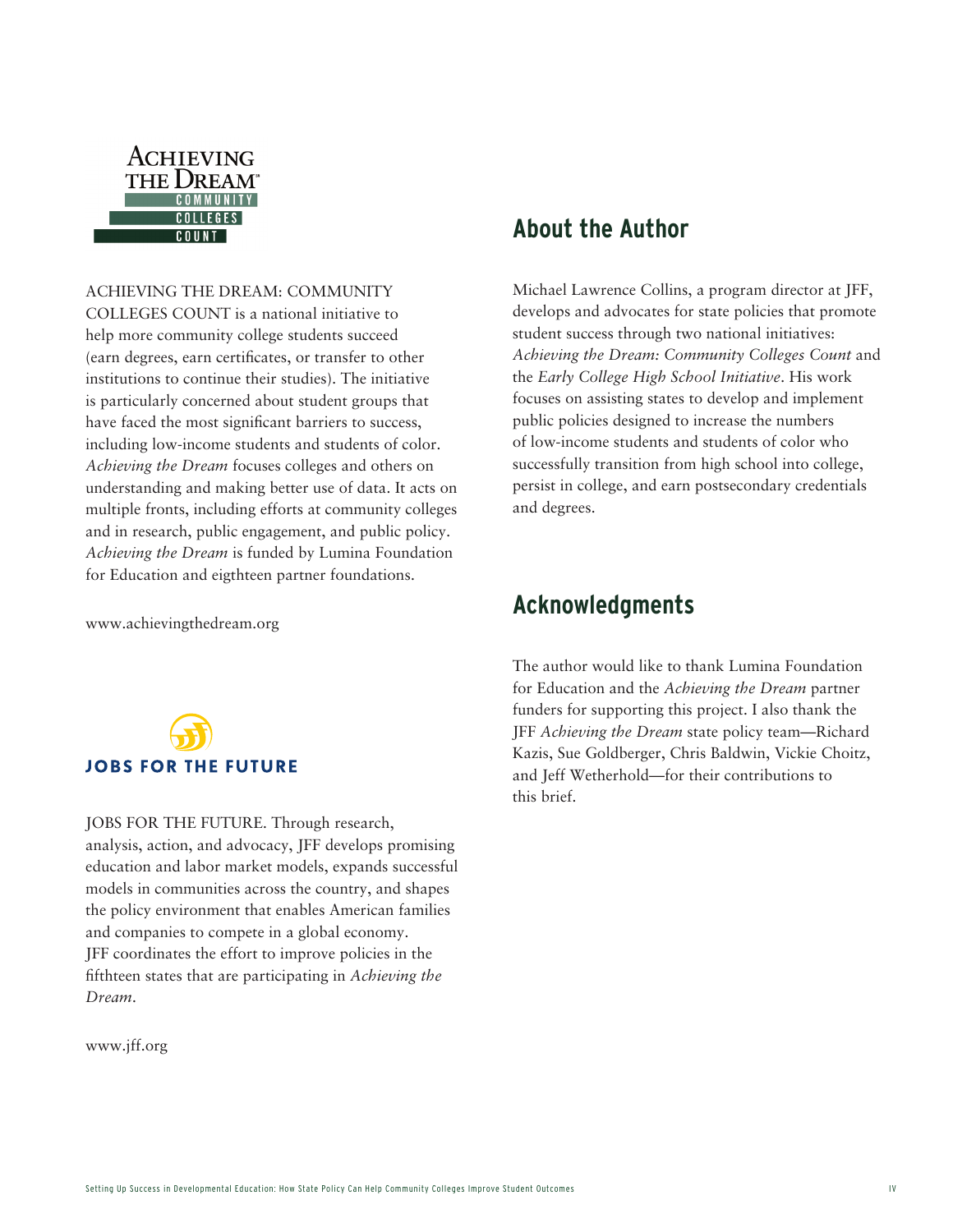# **Setting Up Success in Developmental Education: How State Policy Can Help Community Colleges to Improve Student Outcomes**

# **Executive Summary**

Earning a postsecondary credential has never been more critical to getting a job that pays family-supporting wages. Today's students, who understand the importance of education beyond high school, are enrolling in higher education—community colleges, in particular—at record rates. But too many of the students who enroll in community college are not on track for success. Six out of ten must take at least one developmental education course before they can enroll in college-level courses. This decreases their individual chances of ultimately earning a credential. Moreover, it compromises our global economic competitiveness when the nation's education attainment rate goes down.

The large number of students entering community college needing developmental education, combined with the low number of students who complete their developmental requirements and meet college-ready standards within the first academic year, have made this area an *Achieving the Dream* priority for influencing state policies.

*Achieving the Dream*, a national initiative to improve student success in community colleges, has taken a multipronged approach to improving outcomes in developmental education. This issue brief describes how the fifteen participating states have concentrated their policy efforts on four key areas:

**Preventative Strategies:** States have a role to play in reducing the need for developmental education: setting and broadly communicating college-readiness standards, providing early assessment opportunities for high school students, and ensuring that high school and college-entrance standards and expectations are aligned.

**Assessment and Placement:** A carefully thought-out placement-assessment policy is critical to improving developmental education outcomes. A state's approach to placement-assessment policies can make the difference between whether a student who cannot succeed without intervention is well-served. These policies also affect whether students slip through the cracks and are allowed to enroll in college-level courses with little probability for success. Poorly designed state placement-assessment policy can also result in students being placed in developmental education when supports and enrollment in college-level classes would serve them better.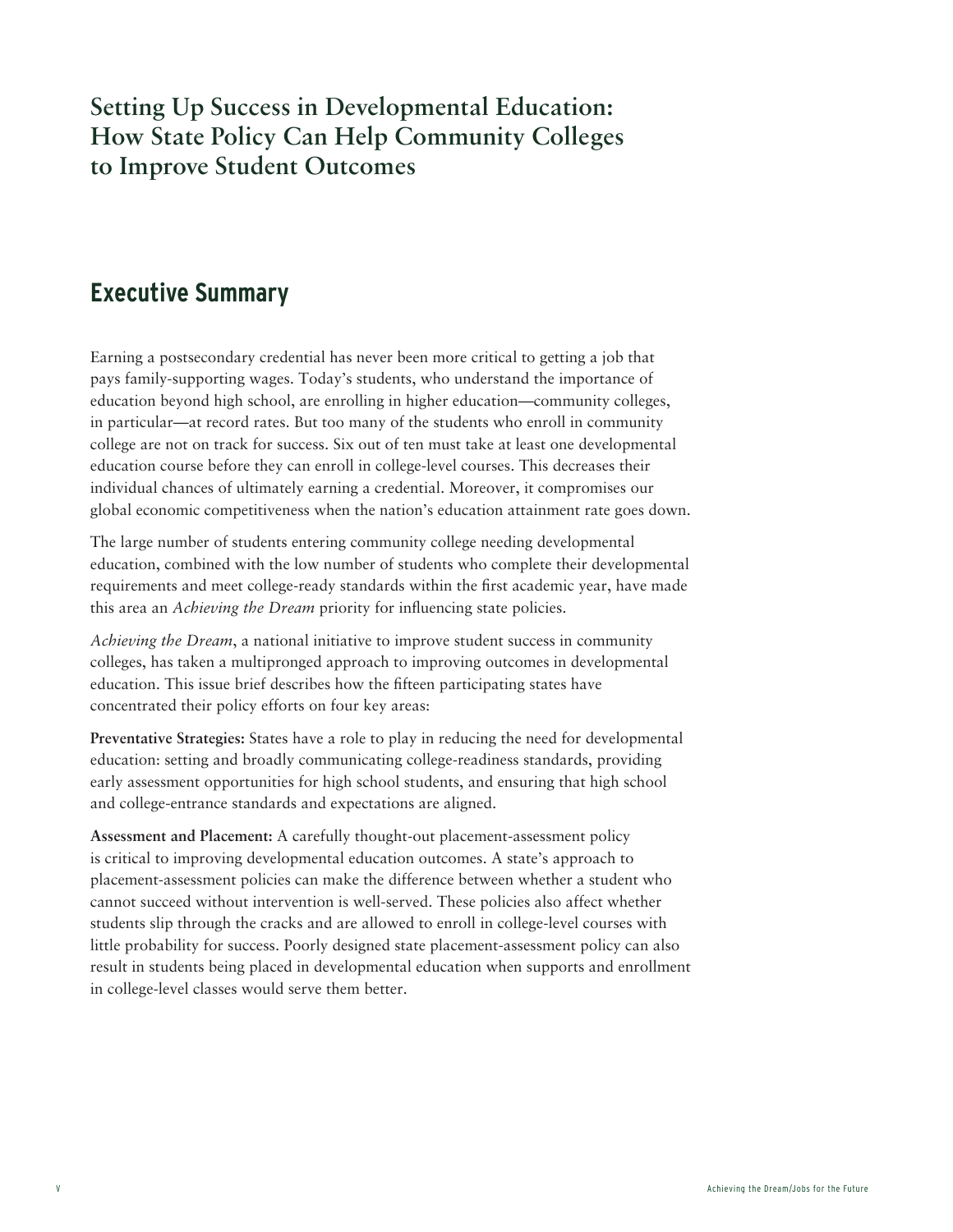**Implementation and Evaluation of Program Innovation:** State policy can foster or impede experimentation and testing to find out what approaches to instruction and supports are effective in developmental education. States are able to provide support and resources for institutions to innovate and attempt new interventions. Limited evidence as to "what works" in developmental education, combined with large enrollments and the corresponding expense, suggest that states that are serious about improving outcomes should redouble efforts to identify new strategies and interventions that can increase student and institutional performance in developmental education.

**Performance Measurement and Incentives:** States have considerable influence over the performance indicators used to measure progress and the impact of state and institutional interventions. To improve outcomes, states and institutions should pay attention to intermediate measures and to milestones that developmental education students must pass en route to final success measures like graduation and transfer. Increasing knowledge of the relationship between intermediate measures and final success (e.g., graduation, transfer, and persistence toward a credential) can inform state incentives to help students meet shorter-term goals. Further, performance incentives can drive institutions to focus on helping their students to meet state developmental education goals.

Each of these state-level strategies has merit. Together they add up to a potentially powerful approach to improving outcomes for students in need of developmental education. Together, the strategies pinpoint problem areas, including the disconnect between K-12 and postsecondary education; spotty assessment and placement practices; and outdated, semester-based instructional delivery designs. The four strategies also address critical gaps in what is known to be effective in developmental education by improving performance indicators and testing and providing incentives to identify and implement new approaches to improvement.

Perhaps most important, sharing results and learning from the effective practices of high-performing institutions can begin to fill gaps in knowledge about what works in developmental education. State policy plays a critical role in developing the conditions to implement these strategies so that underprepared students can remedy their academic deficiencies and get on track to earning the credentials and degrees they need to support their families and contribute to our nation's economic vitality.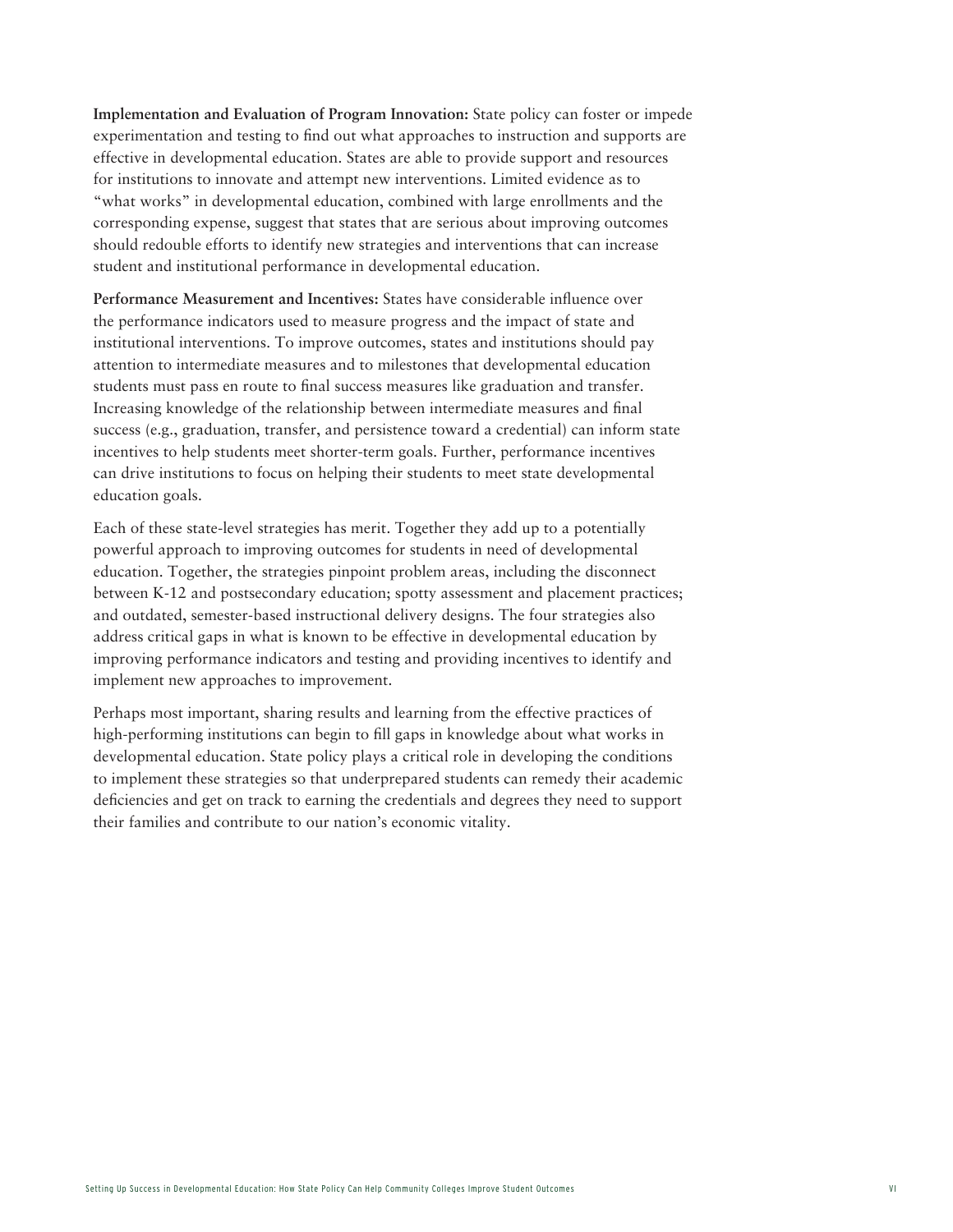# **Setting Up Success in Developmental Education: How State Policy Can Help Community Colleges Improve Developmental Education Outcomes**

# **Introduction**

hile community colleges provide people from all walks of life with broad access to credentials and degrees, they are a particularly critical pathway to middle-class earnings for those who are most vulnerable in a knowledge-based economy. Yet for too many first-generation college goers, students of color, and low-income students, access to community college does not translate into a degree or other credential—nor, therefore, to increased income and quality of life. Well over half of the students who begin community college do so unprepared to succeed. Almost 60 percent of community college students take at least one developmental education course (Attewell, Lavin, Domina, & Levey 2006).<sup>1</sup> In some colleges, more than 80 percent of students are referred to developmental education.<sup>2</sup> **W**

In states participating in *Achieving the Dream*, a multiyear national initiative designed to help more community college students complete courses, earn certificates, or transfer to other institutions to continue

their studies, 60 percent of students are referred to developmental education. Of those who enroll, only 15 percent complete all of their developmental education requirements within the first academic year. Almost half—46 percent—do not complete any of their developmental education requirements in the first academic year (Clery 2008).

The large number of students entering community college needing developmental education, combined with the low number of students who complete their developmental requirements and meet college-ready standards within the first academic year, have made this area an *Achieving the Dream* priority for influencing state policies. However, state efforts to improve developmental education outcomes are hindered by conflicting evidence about the overall effectiveness of developmental education programs. Some research findings suggest a positive impact for students who take developmental education (Bettinger & Long 2005). Others suggest that

Achieving the Dream: Community Colleges Count is a multivear national initiative to improve student success at the nation's community colleges, particularly for students of color and low-income students. Jobs for the Future leads the strand of Achieving the Dream that aims to influence state and national policy in support of efforts to increase community college student success. This effort is guided by a framework, developed collaboratively by Achieving the Dream states, that specifies five high-leverage areas for policy action: public policy commitment to improving student outcomes; data and performance measurement systems; incentives to promote student success; aligned standards and expectations, including K-12 and postsecondary alignment; transfer and articulation; and financial incentives to improve persistence, including need-based financial aid.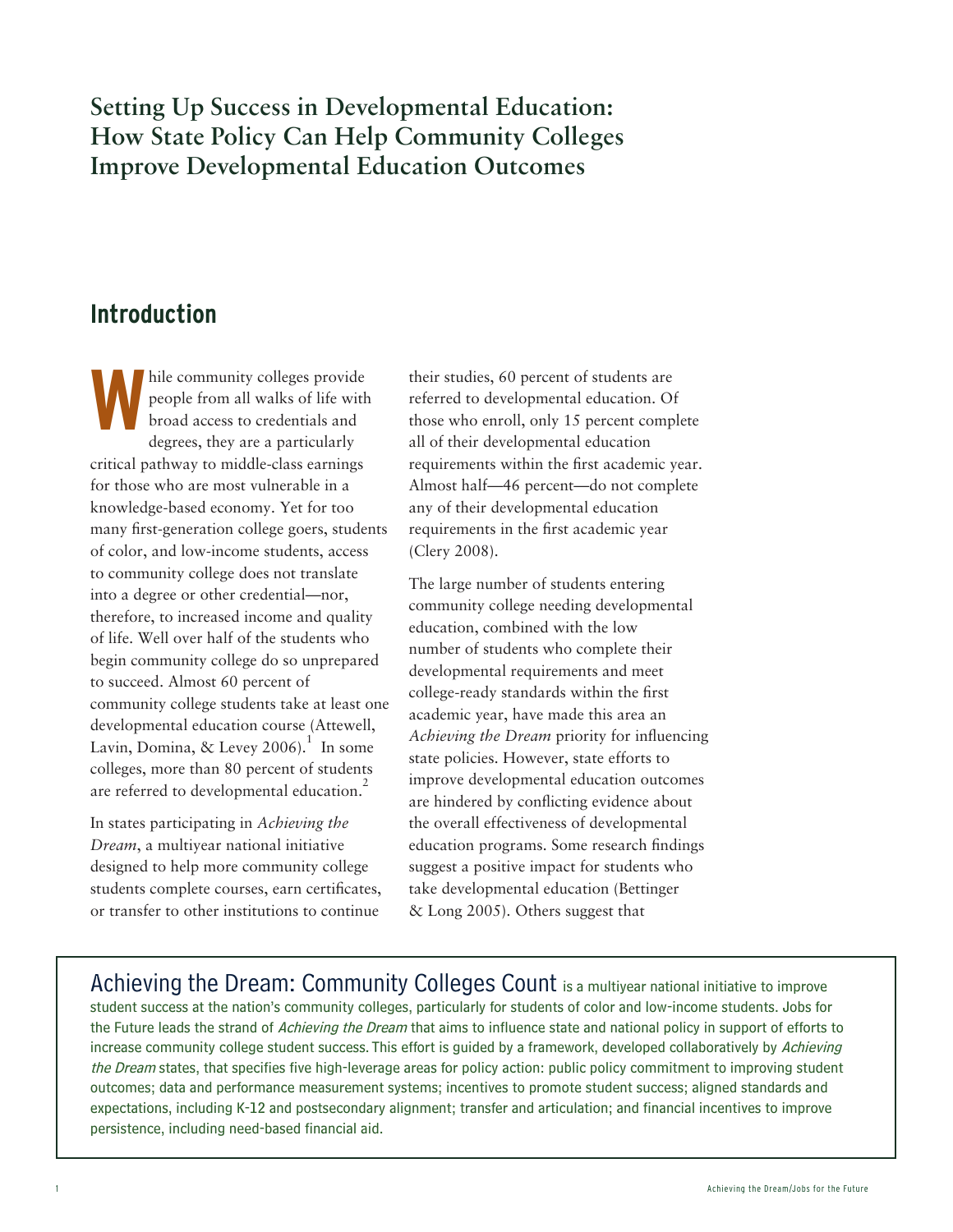students who never enroll in developmental education do just as well as those who complete their developmental education sequence (Attewell, Lavin, Domina, & Levey 2006). Another study suggests that developmental education may decrease a student's chances of success (Martorell & McFarlin 2007).

In the absence of definitive evidence of what works, *Achieving the Dream* colleges are experimenting with approaches to improving developmental education outcomes. At the same time, *Achieving the Dream* states are exploring ways that state policies can help institutions dramatically improve results for students who test into developmental education. These states have adopted a multifaceted approach focused on four broad strategies:

- *• Preventive Strategies:* Defining and aligning college-readiness standards and expectations and providing opportunities for students to meet those standards before enrolling in community college;
- *• Assessment and Placement:* Developing coherent policies for determining who requires developmental education and what type they require;
- *• Implementation and Evaluation of Program Innovation:* Supporting efforts to identify strategies and instructional practices that can improve outcomes, while implementing policy supports that can help bring new evidence-based strategies and practices to scale; and

*• Performance Measurement and Incentives:* Developing better indicators of student success, including indicators that provide a more accurate picture of students' academic weaknesses and rate of progress through developmental education and subsequent college-level courses, using the results to identify and reward institutions that are succeeding.

This policy brief focuses on strategies that *Achieving the Dream* states are using in all four areas to help improve outcomes for students who test into developmental education. It identifies opportunities for *Achieving the Dream* states and others to develop new knowledge about improving outcomes for these vulnerable students. Further, the brief highlights plans for the next phase of *Achieving the Dream* efforts to improve developmental education results. The brief concludes with key areas for state policy action to help students advance through developmental education and enter college-level coursework ready to succeed.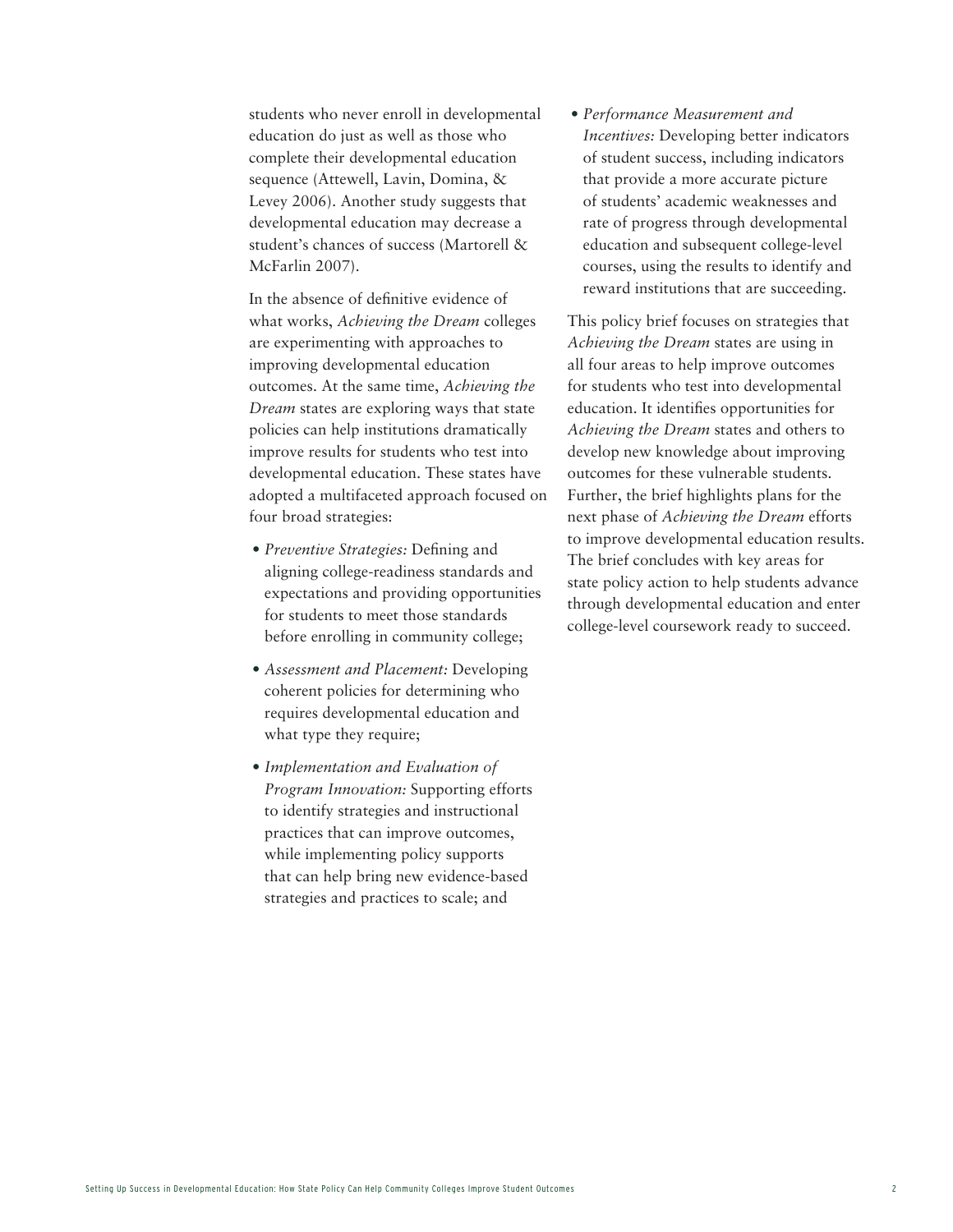# **Preventive Strategies: Reducing the Need for Developmental Education**

Far too few students are ready to enroll in college-level classes upon entering community college. The magnitude of the problem is difficult to understate: Only 22 percent of all 2008 high school graduates who took the ACT met the college-readiness benchmark, which itself predicts that they have about a 50 percent chance of earning a B or better or about a 75 percent chance of earning a C in entry-level, college-credit-

bearing English, mathematics, reading, and science classes (ACT, Inc. 2008). These figures are more troubling when disaggregated by race: only 3 percent of African-American and 10 percent of Hispanic high school graduates met the college-readiness benchmarks.

Consequently, many students need some form of developmental education to fill academic gaps before they can succeed in college-credit courses. More often than not, underprepared students enroll in course-based developmental education.

# Developmental Education in Texas: Recommendations for Systemic Improvement

In 2009, the Higher Education Policy Institute of the Texas Higher Education Coordinating Board released a set of recommendations for policy practice and research to systematically enhance the capacity of state institutions to provide effective developmental education. Based on review of the literature and a symposium of national experts, the institute's report emphasized a core set of "state of the art" promising practices. It concluded that the "success of developmental education depends in part on the overall capacity of the institution to serve the needs of all students." The report went on to highlight the following practices:

- • Mandatory assessment of incoming students using a statewide system that can help diagnose academic needs as well as track progress over time;
- • Systematic placement of students into appropriate course-based or non-course-based developmental education programs;
- Data-driven decision making that links the broad range of student needs to the appropriate intervention and supports monitoring of student progress;
- Enhanced academic advising capacity;
- Small learning communities via linked courses as a mechanism of social and academic integration into community colleges;
- Effective curricular structure and pedagogy;
- High-quality faculty and instructors;
- • Access to high-quality professional development for faculty and instructors; and
- Outreach to K-12 districts to align systems and curriculum.

The report emphasizes how the state can be most helpful in supporting improvement. It cites the lack of quality evidence as to what works and recommends research and evaluation to test several innovations. The report also recommends using state-level higher education data to identify institutions that have consistently exhibited success or remarkable improvement relative to peers—and to study causal factors of their success.

Two other state roles are recommended: *technical assistance* to help colleges build their capacity to adapt promising practices to local needs; and a *shift in the funding formula* to allocate funds based on student achievement of college readiness, regardless of the particular approach institutions adopt, thereby promoting innovation and more creative solutions.

Source: Higher Education Policy Institute, A Project of the Texas Higher Education Coordinating Board, February 2009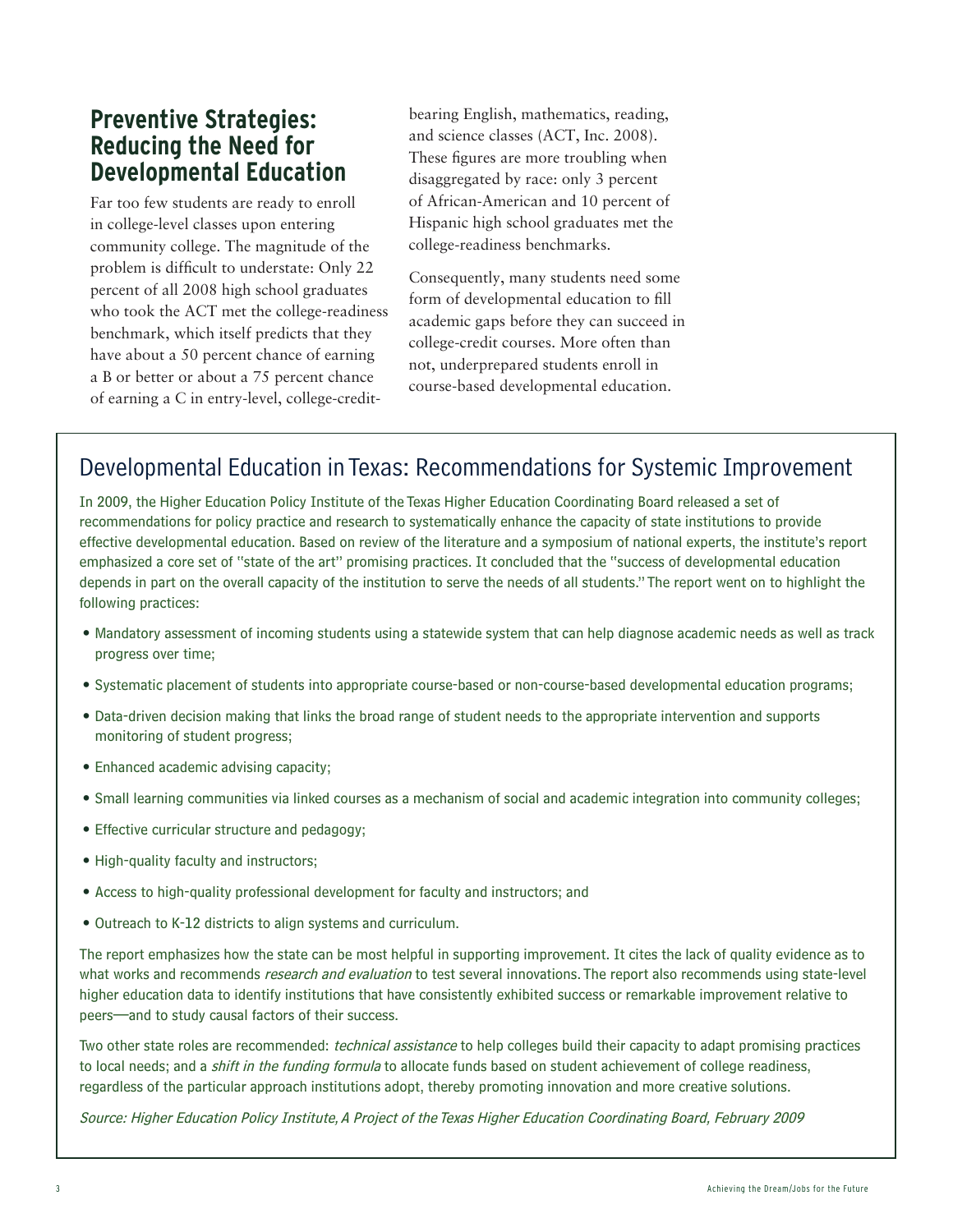**A logical first step toward decreasing the need for developmental education is reaching a common understanding of college readiness around which to align high school exit and college entrance requirements.**

This represents a significant cost to states, which appropriate millions of dollars to developmental education courses. It is also costly for students and their families. By delaying entry into college-level courses and prolonging time to a degree, developmental education ultimately postpones access to the increased earnings that result from entering the workforce with a credential.

These costs to students, their families, and states, combined with the limited consensus on what works to improve developmental education outcomes, have led states to place a high priority on efforts to minimize the need for developmental education. This requires states to play a more active role in two important areas:

- *• Defining and Aligning College-Ready Standards and Expectations:* Almost every Achieving the Dream states is collaborating across the K-12 and postsecondary education sectors to align high school exit-level to a college-ready standard
- *• Assessing College-Readiness Early and Acting on the Information:* There is growing interest in administering college-readiness placement tests high school juniors and senior prior to high school graduation to determine if they are on track to be ready for college or if remediation is needed to avoid being placed in developmental education.

#### **Defining and Aligning College-Ready Standards and Expectations**

How do we know if a student is ready to enroll in college-level work? At the K-12 level, too few states have clearly defined college-readiness standards (Callan et al. 2006; Achieve, Inc. 2006). However, postsecondary educators and systems also

bear responsibility: The lack of common readiness standards among community colleges confounds efforts to calibrate course content across multiple levels of developmental education so that, upon completion, students are ready for success in the first year of college.

A logical first step toward decreasing the need for developmental education is reaching a common understanding of college readiness around which to align high school exit and college entrance requirements. Community colleges must actively inform state K-12 college-readiness initiatives from their unique vantage point of serving a disproportionately large number of students who enter college unprepared for college work. State- and national-level college-readiness initiatives are important platforms for community colleges to work with K-12 and other relevant audiences to pinpoint specific content areas where recent high school graduates struggle, and then to help find ways to strengthen student performance in these areas before high school graduation.

Collaborating across sectors will not require new platforms. Community colleges already participate in state and national initiatives: thirty four states, including fourteen *Achieving the Dream* states, currently participate in the American Diploma Project, a national initiative to define college-readiness and align K-12 standards with those of postsecondary education.<sup>3</sup> States must be more deliberate in their efforts to learn from the unique perspective of community colleges. As they are the sector that deals most directly with the disconnect between high school exit standards and college-readiness, their voice must not be lost in the often louder conversation between the K-12 and fouryear college sectors.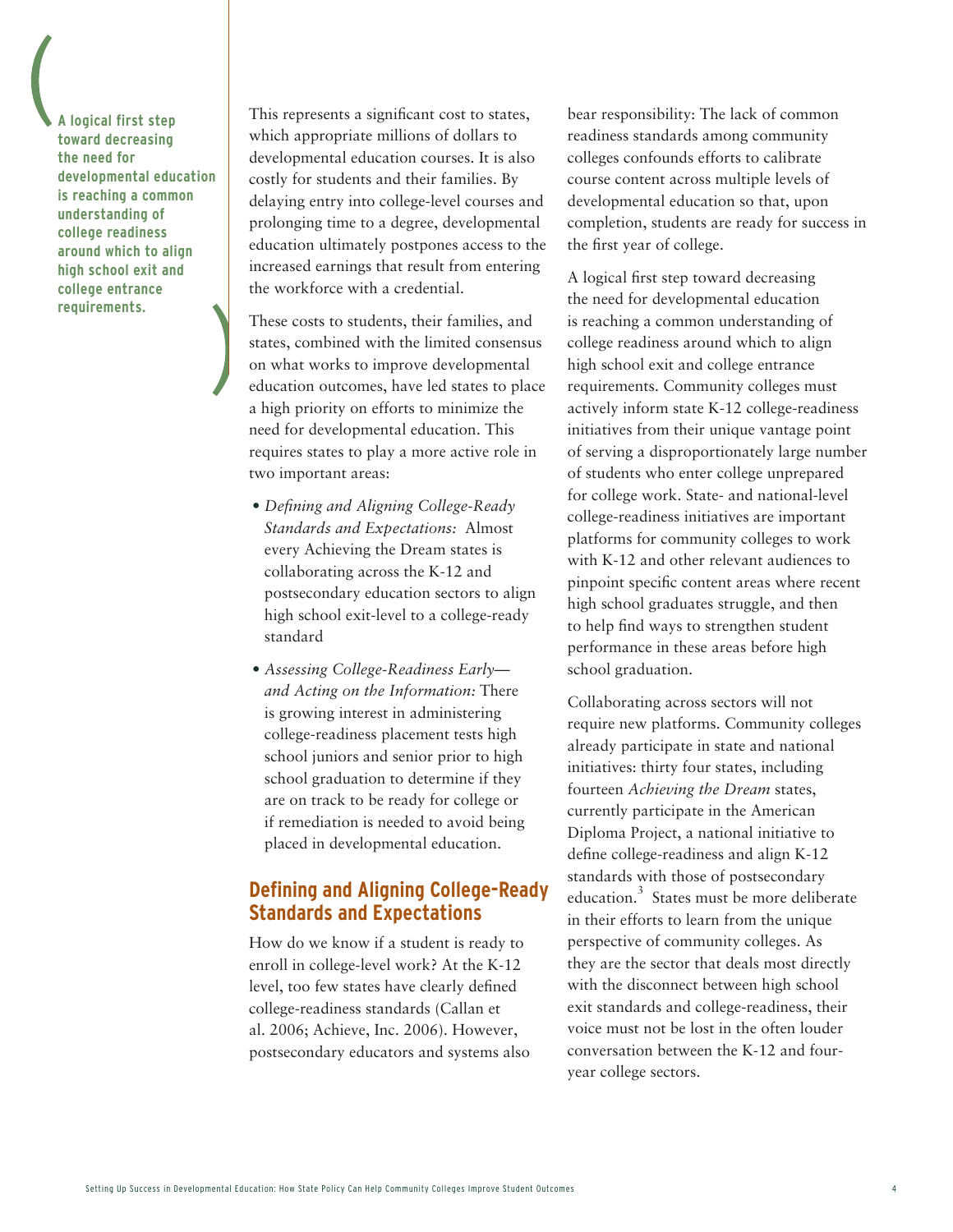#### Texas: Improving College-Readiness to Reduce the Need for Developmental Education

National policy organizations and the K-12 education sector have been the primary drivers of college-readiness deliberations across the nation. Community colleges have participated with varying degrees of involvement and centrality. In Texas, statewide college-readiness discussions have included both formal and advisory participation of community colleges, providing two important and highly visible platforms for community college leaders to share their perspective on the levels of academic mastery and skill development needed for first-year college success.

In 2006, the Texas Legislature passed House Bill 1, sweeping education-reform legislation that requires "vertical" teams of faculty from K-12, community colleges, and fouryear institutions to develop and recommend college-readiness standards in English, mathematics, science, and social studies for statewide adoption. In creating a formal, statutorily required role for each sector, Texas was careful to take into account the unique perspective and lessons from each level of education. This allowed community colleges, including *Achieving the Dream* institutions, to directly inform the state regarding the levels of mastery students need in relevant subject areas to be college-ready and avoid developmental education.

In 2007, Governor Rick Perry created the high-level Commission for a College-Ready Texas to support the state's efforts to develop college-readiness standards via HB 1. Again, community college leaders had the opportunity to educate a broad group of stakeholders on college-readiness from the two-year sector's perspective as the "default" service provider for students who test into developmental education. The commission served as a statewide forum for discussion of the skills and content knowledge that students need to master in order to be college-ready upon high school graduation.

The 21-member commission engaged national research and policy organizations, educators, government officials, legislators, members of the business community, and community groups to solicit broad input on defining college-readiness and aligning standards. Richard Rhodes, president of El Paso Community College, an *Achieving the Dream* institution, was one of the members. His appointment provided another statewide platform for the twoyear sector as the commission developed recommendations for consideration by the state's commissioners of education and higher education.

Both the vertical teams and the commission submitted recommendations to the Texas Higher Education Coordinating Board. The board adopted college-readiness standards on January 24, 2008 and forwarded them to the State Board of Education to be included in the state's core K-12 curriculum, as required by HB 1.

Other states would do well to create similar opportunities to learn from the experiences of community colleges. In addition, when given influential and highly visible platforms, the two-year sector should be prepared to pinpoint those content areas where high school students experience difficulty and to articulate the specific content and skills students need for a successful transition to college-level courses. Clear communication of standards and expectations is a critical preemptive strike to closing the gap between high school exit standards and college-entrance standards.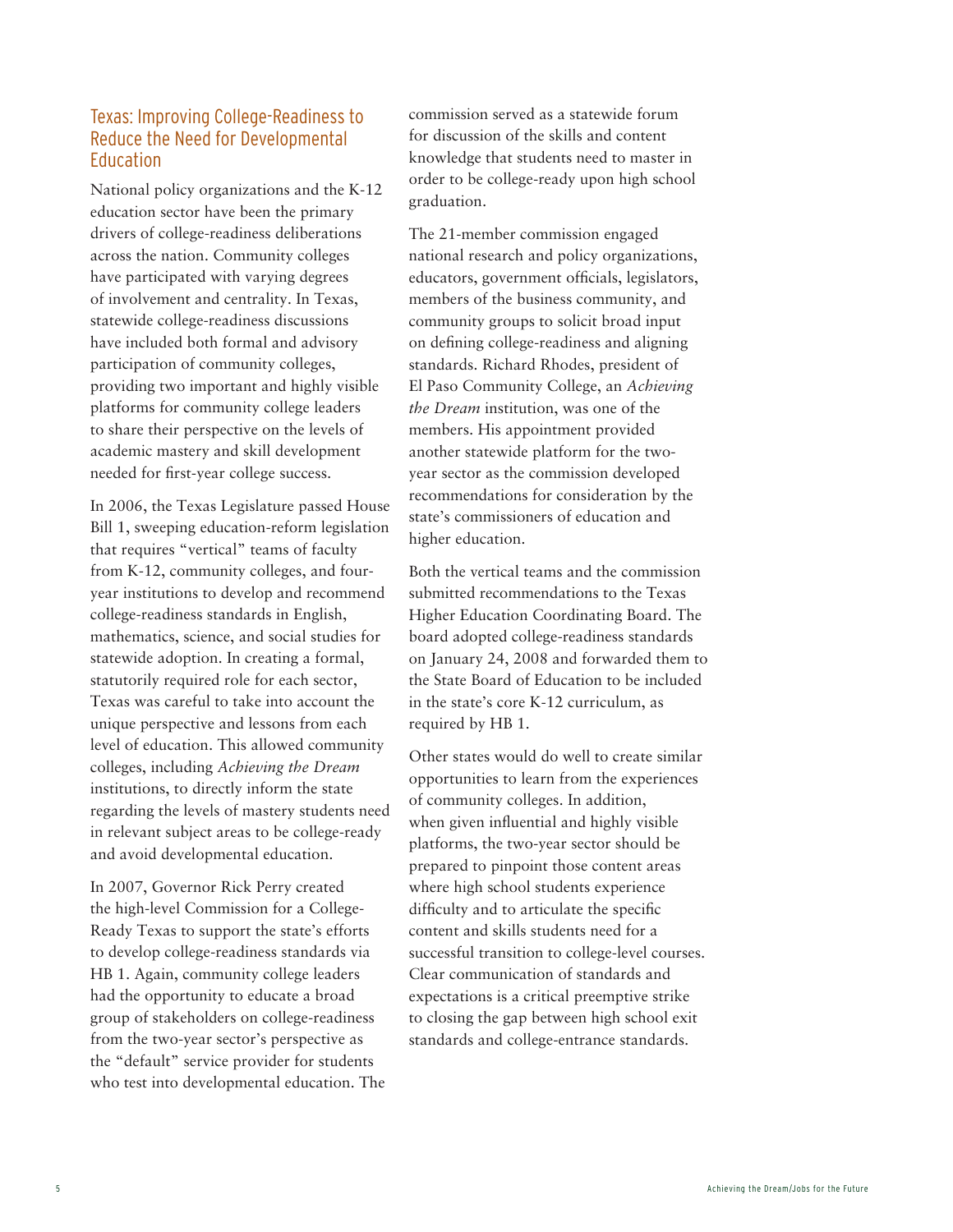**A growing number of Achieving the Dream states are integrating K-12 and higher education core competencies in math and English**

#### **Assessing College-Readiness Early and Acting on the Information**

States that seek to decrease the number of students who test into developmental education are also exploring ways to assess student readiness for college-level work before young people enroll in college. A growing number of *Achieving the Dream* states are integrating K-12 and higher education core competencies in math and English, and they are also developing assessments that make it possible to determine which high school students need more help to master these competencies before graduating from high school.

These efforts are influenced by earlier successes in identifying high school students who would benefit from extra assistance, the best known of which is the California State University System's Early Assessment Program.

The core features of that program drive closer integration of K-12 and postsecondary standards:

- • College-readiness standards are clearly defined and communicated broadly.
- California public high school graduation criteria and California State University entrance requirements are identical.
- California public high school students take a single state-adopted assessment to meet the requirements to graduate from high school and to enter the California State University system.
- • High school students take the state test before their senior year, giving them enough time to address deficiencies before graduation.
- • High school students receive supplemental assistance, including tutoring and online support, to help them reach college-ready standards.

# College Experience in High School as a Strategy to Increase College Readiness

In a number of Achieving the Dream states, opportunities to earn college credit in high school, such as dual enrollment and early college high school, are emerging as strategies to increase student readiness for college and decrease the need for developmental education. Dual enrollment allows high school students, typically juniors and seniors, to take courses while they are still in high school. In some cases, students receive dual credit—that is, credit toward both high school and college course requirements. Early college is an intensive form of dual enrollment: The last years of high school and the first years of college are blended within a single coherent learning program, and high school students can earn up to 60 hours of college credit and, in some cases, an Associate's degree.

Until recently, these college-credit-in-high-school options were pathways primarily for gifted and talented students. However, they are increasingly being designed and implemented as college-readiness strategies and "on ramps" to college for students from groups that are underrepresented in higher education, including students who never envisioned themselves attending college. The power of these options is that students prepare for college by completing college-level courses. In addition to viewing their college prospects differently as a result of earning college credit, students are often motivated by the reduced time and cost required to earn a college credential: they take many courses without paying either tuition or a fee.

An emerging body of evidence, including a study on outcomes in Florida and New York, suggests that dual enrollment improves subsequent college performance (Karp et al. 2008). The preliminary evidence suggests that college credit in high school may be a promising preventive strategy for states looking to increase college readiness and decrease the need for developmental education.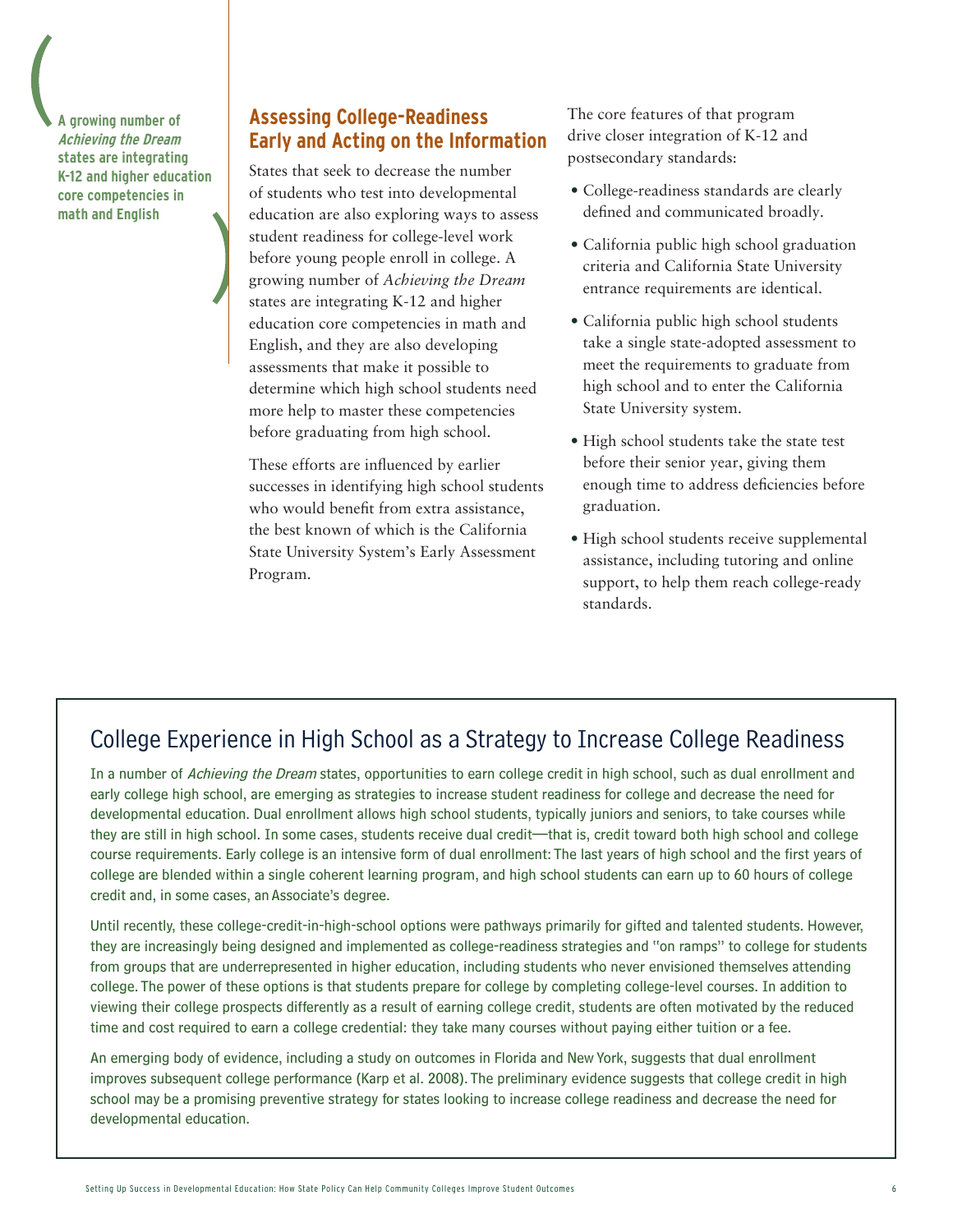• Teachers receive professionaldevelopment supports for teaching to rigorous college-ready standards.

It is too early to gauge the full impact of the Early Assessment Program. An analysis of system wide remediation rates indicates a decline in the overall percentage of students needing any remediation, from 68 percent in 1998 to 56 percent in 2007. However, remediation rates have remained relatively constant since the implementation of the Early Assessment Program California Standards Tests in 2004 (California State University 2008). These results suggest that early assessment warrants further study to determine its efficacy as a strategy to reduce the number of students who test into developmental education.

Regardless, the logic of identifying remedial need early and addressing academic deficiencies prior to college enrollment is intuitive and appealing. A number of *Achieving the Dream* states are implementing early assessment strategies as a preventive measure. Hawaii and Oklahoma have secured proprietary services that help students and their families to plan and track readiness for college, such as ACT's Educational Planning and Assessment program. Florida is making the state-level college-readiness test and remediation opportunities available to high school students, and Washington is developing and implementing a statutorily required early assessment test.

#### Florida: Early Assessment to Reduce the Need for Developmental Education

In 2008, in an effort to reduce the number of high school students who enter college and test into developmental education, Florida's state legislature passed Senate Bill 1908, requiring that the state's college placement test be made available to high school juniors who intend to go to college. The bill also requires the Florida

Department of Education to ensure that students who are not on track to be collegeready have remediation opportunities before graduating from high school and enrolling in college.

To satisfy the legislature's mandate to make remediation accessible to high school students, the Department of Education encouraged collaborative efforts between community college and high school faculty to adapt the community college developmental education curriculum into high school courses designed to lift "off track" students to a college-ready standard before graduation. As of spring 2009, mathematics, reading, and writing remediation courses have been approved by the Florida Department of Education and are available for use by all public high schools. The remediation courses count as 0.5 elective credit toward high school graduation. High school students who complete these courses with a grade of C or better, which includes earning a satisfactory score on a statewide end-of-course exam, are exempt from further testing for remedial need. They are also exempt from having to enroll in developmental education once admitted to a Florida college for up to two years after having completed the courses.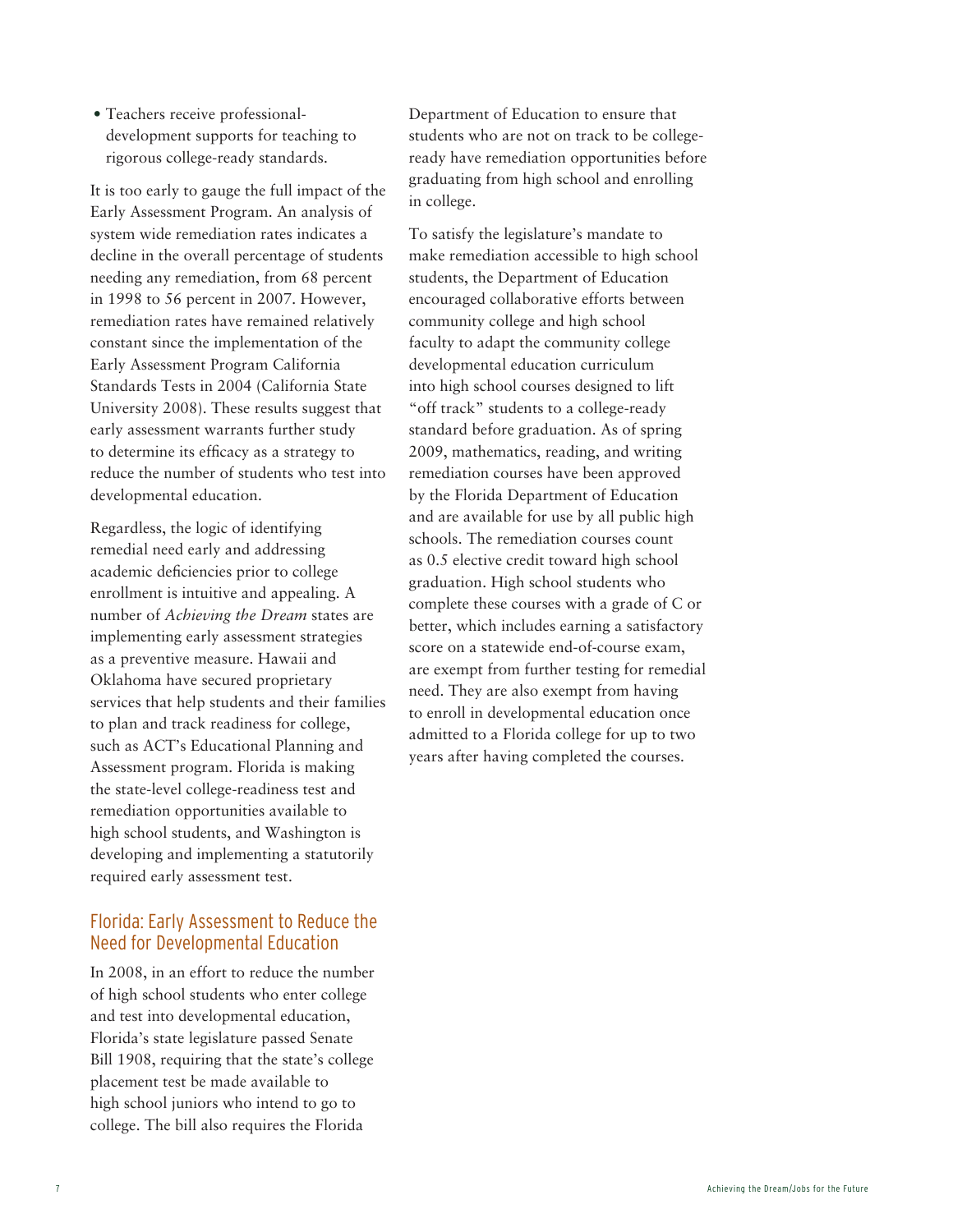## **Assessment and Placement: Addressing the Challenge at the College Level**

Even with states' best efforts to define college-readiness, align high school exit standards with college-entrance standards, and intervene early to help underprepared students prepare for college-level work, many students still will enroll in college unprepared to succeed. Aligning standards, assessments, and expectations to a collegeready standard and effectively teaching to set standards will take time. In the immediate future, K-12 exit requirements will continue to clash with college-entrance requirements and standards for success, to the detriment of both students, who require more help, and institutions, which already struggle with alarmingly low completion rates, even for college-ready students.

How should states change their policies and programs to help underprepared students entering community college get ready for college-level learning? One important area for attention is the range of policies governing the assessment of new students and whether or not they are placed into developmental education.

*Achieving the Dream* states have found that assessment and placement policies can be an important lever for improving student outcomes. First developing, then broadly communicating, clear and consistent performance standards needed for success in the first year of college, and then aligning these with high school exit standards, can help increase the number of new students who are academically prepared. Systematizing assessment and placement policies so that standards are consistent from college to college can

increase the chances that colleges identify and appropriately place students who need academic intervention. Many students who might benefit from developmental education can avoid enrolling in remedial courses by exploiting inconsistencies and loopholes in state and institutional policies (Perin & Charron 2006). Unfortunately, many of these students do not succeed.

A recent Community College Research Center analysis of the developmental education referrals and completion rates in *Achieving the Dream* colleges found that more than one-third of all students who did not finish their first developmental education course did not go on to complete any college-level courses within three years (Bailey 2009). The failure to complete the first developmental education course actually was more a result of failure to enroll at all, rather than dropping or failing the class.

These results affirm the importance of establishing systematic placement policies to ensure that colleges identify—and serve students who need developmental education early in their academic careers. The findings suggest that states and institutions should consider whether more prescriptive policies are needed to ensure that students enroll in and complete their developmental education requirements in a timely fashion. At *Achieving the Dream* colleges, students who completed all of their developmental education requirements by the end of the first year were more likely to persist to the second term and the second year (Clery 2008).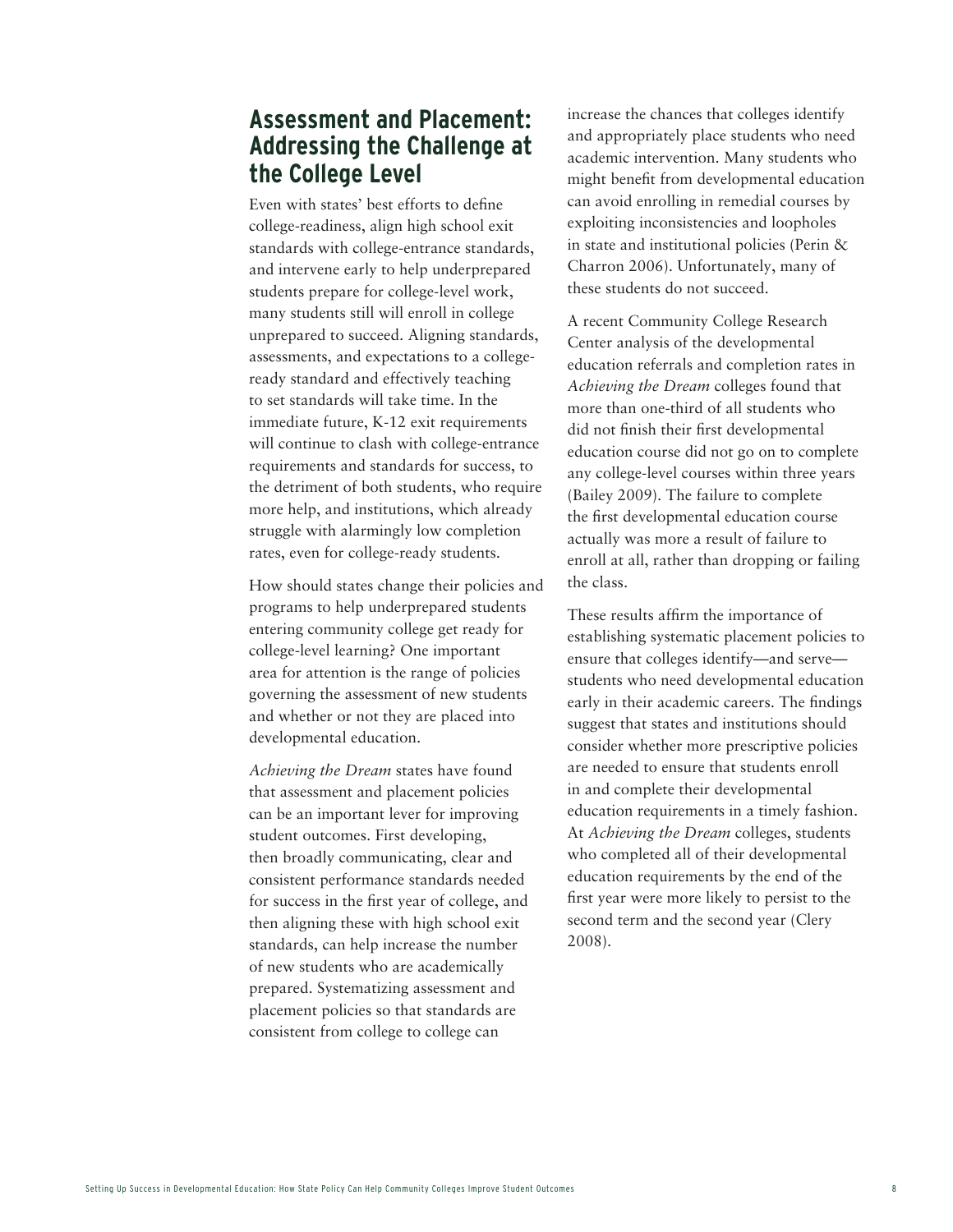# Assessment and Placement Policy Reform in Achieving the Dream States

JFF's 2008 policy brief, It's Not About the Cut Score: Redesigning Placement Policy to Improve Student Success, explores the experiences of three Achieving the Dream states' work to leverage placement-assessment policy to increase community college student success. Connecticut, North Carolina, and Virginia chose to set common placement cut scores for similar reasons, but each state is in a different phase of policy analysis and development. In addition, each faced specific pressures that made its trajectory toward common placement standards unique. The variations in the evolution of their policies illustrate the benefits, challenges, and trade-offs that must be considered when setting placement and assessment policy.

- Connecticut is implementing statewide cut scores that the legislature mandated in 2007. Connecticut's experience is a lesson for other states regarding the potential impact on institutions of setting common scores. It demonstrates how states may need to anticipate likely changes in faculty and staff allocation, facilities, and funding. Quite unexpectedly, developing statewide cut scores forced the Connecticut Community College System to acknowledge that it needed to improve the alignment between developmental education courses and gatekeeper courses, all the way transfer-level academic courses.
- *North Carolina* is in the second year of implementing a common cut score policy mandated by the General Assembly in 2006. North Carolina's experience illustrates the iterative nature of setting common cut scores as well as some of the challenges faced when trying to maintain high standards while providing open access. North Carolina's process includes a continuous learning component. Every three years a committee will review outcomes and advise the State Board of Community Colleges on any revisions that may be needed to the state's policy.
- • Virginia is reviewing its placement cut-scores policy to ensure that it does not have unintended consequences of lowering student success. The Commonwealth is conducting this review in part because its participation in Achieving the Dream has intensified scrutiny of how policy decisions affect student outcomes. Virginia's focus on placement cut-scores policy has also led the state to focus more on overall policies governing placement and assessment.

Because of the benefits stemming from clearly defined and consistently applied assessment and placement policies, *Achieving the Dream* states are part of a national trend toward providing more prescriptive guidance to institutions on these important issues.

The most thoughtful states are trying to strike a delicate balance on assessment and placement policy. On one hand, policies that are too permissive allow students to enroll in college-credit courses without adequate preparation or support, setting up both the student and the institution for failure. On the other hand, overly restrictive policies may require students who have a reasonable chance of succeeding without intervention, such as those who fall just below the established cut score for placement into remediation, to enroll in developmental education anyway (Calcagno & Long 2008). This unnecessarily prolongs

the amount of time it takes to earn a degree, increases the financial cost to both student and institution, and increases the odds that a student will drop out. Effective state assessment and placement policies will strike a balance between restrictive and permissive rules.

#### Connecticut, North Carolina, and Virginia: Revisiting Placement Policies to Improve Outcomes

Connecticut, North Carolina, and Virginia are among the *Achieving the Dream* states that have revisited their assessment and placement policies in an effort to increase student success. While each state's approach has been unique, the similarities are noteworthy:

• Each state performed comprehensive analyses, including surveys and validation studies, to determine the impact of placement policies on student outcomes.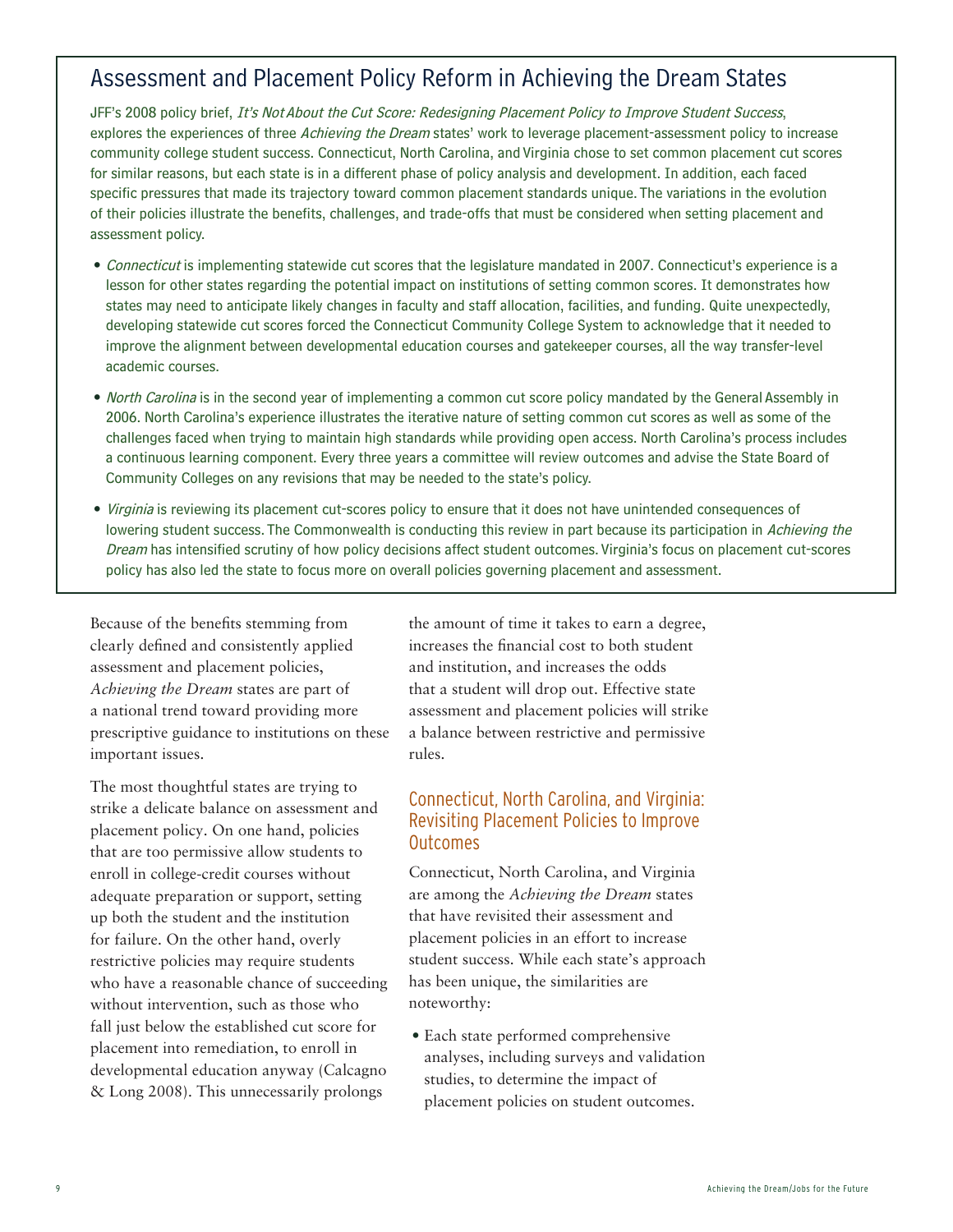This is a logical first step for any state seeking to better understand the impact of its assessment and placement policies on student success.

- Each state brought K-12 and community college faculty together to discuss the skills and competencies high school students need to succeed in college, so that placement-test cut scores could be based on an emerging cross-sector consensus. These conversations required compromises between two groups of faculty: those who insisted that setting the bar high was necessary to ensure academic excellence and those concerned that standards set too high would limit access. States navigating similar terrain should be prepared to help faculty resolve this tension and arrive at a balanced approach that facilitates access while preserving academic excellence.
- Perhaps most important, the states found that engaging in a collaborative process to set placement cut scores was more valuable than determining the cut score itself, because the process requires that K-12 schools and community colleges develop consensus on the level of academic preparation required to succeed in entry-level college courses.<sup>4</sup>

### **Implementation and Evaluation of Program Innovation: Experimenting to Discover What Works**

Given the largely inconclusive results of traditional state and institutional interventions to raise developmental education outcomes, *Achieving the Dream* states and others are testing a variety of innovative approaches to improvement and measuring their results. States' policy improvement efforts in this area have included the following:

- *• State funding support for innovation in developmental education:* States play an important role in securing funds to support campus-level efforts to improve developmental education. The California legislature's appropriation for the California Basic Skills Initiative and legislative appropriations for developmental education innovation from Texas's House Bill One (2006) are examples of this type of support.
- *• State policy support for innovation of institutional programs:* State funding formulas and semester-based calendaring can create constraints to institutional efforts to innovate. States can provide flexibility to institutions by granting waivers and loosening restrictions to free institutions to innovate.
- *• State support for improved state-level data systems and institutional research capacity: Achieving the Dream* states are working to build their data capacity and institutional research capability to more accurately measure student and institutional performance and to better understand the impact of state and institutional interventions.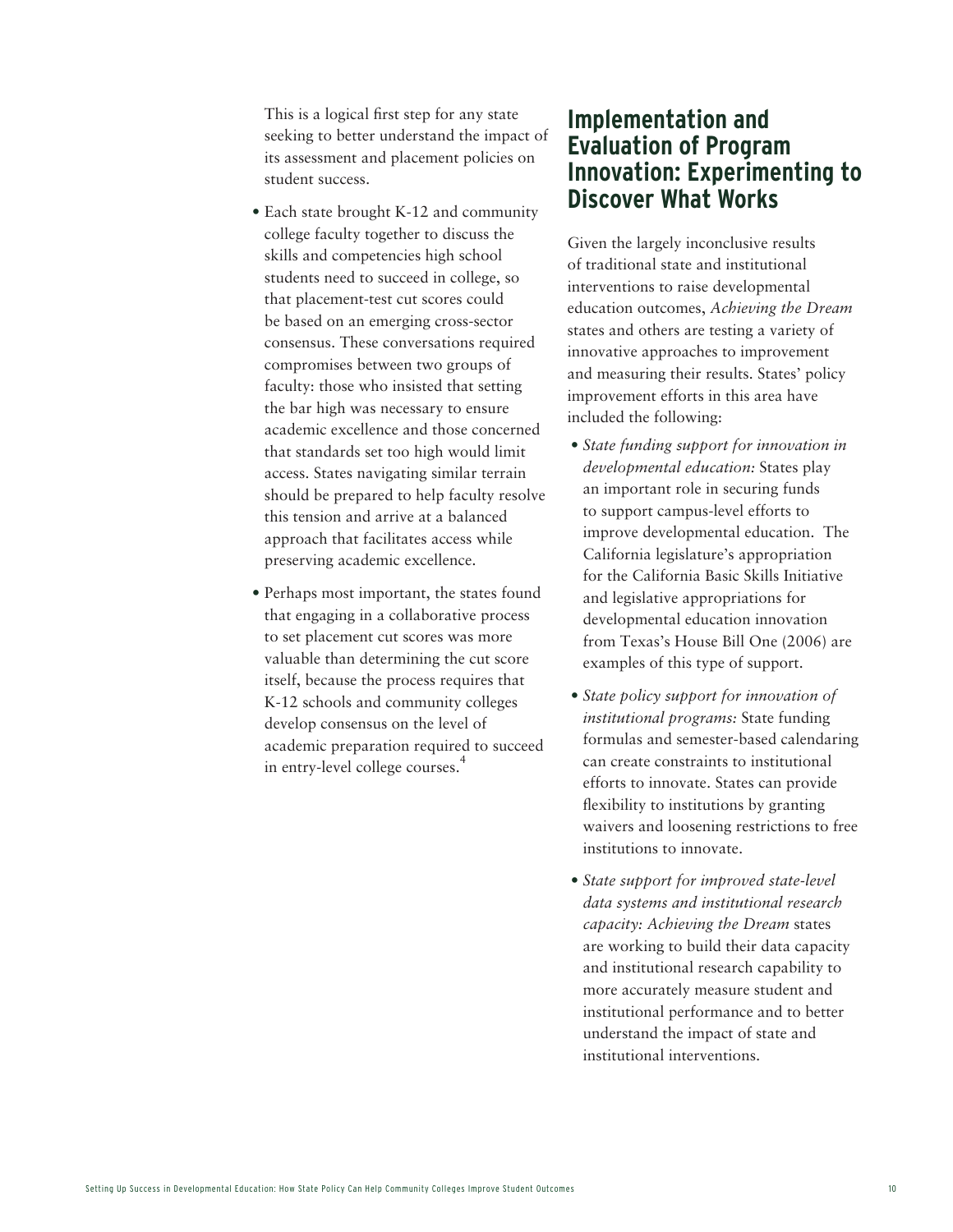#### **State Funding Support for Innovation in Developmental Education**

One of the largest recent state efforts to encourage institutional innovation is the California Basic Skills Initiative. Since 2006, the California legislature has provided additional funding for community colleges to improve outcomes for students who test into developmental education or basicskills classes. The Legislative Analyst's Office, a nonpartisan group that advises the legislature, has reported that the 2006-07 Budget Act provided \$63 million in onetime funds for basic skills—the bulk of which was allocated to community colleges by the proportion of basic-skills students the colleges served. However, a portion of subsequent funds was devoted to research to identify which basic-skills strategies produced the best results. For example, state funding to colleges for basic-skills programs in 2007 was contingent on their assessment of the degree to which interventions aligned with research findings about effective practices, which a state-funded project categorized and catalogued in 2006.<sup>5</sup> The colleges are implementing specific new programs aimed at increasing student success. 6

States can play a critical role in ensuring a fertile environment for incubating new and improved ways to deliver developmental education. Traditional developmental education instructional delivery is unlikely to produce the dramatic improvements in outcomes necessary to put many students on solid pathways to postsecondary credentials. New approaches are needed, including new delivery modes, curricular strategies, support services, and tracking

systems. Because institutions do not have enough resources to test new ideas and to experiment with new modes of instructional delivery, state resources can accelerate and focus these research and development efforts. State support also is needed for measuring the impact of interventions, a critical step in identifying practices and strategies that produce positive results.

#### Texas: State Funding Incentives for Developmental Education Innovation

Texas's 2006 education-reform law provided funding for innovation by requiring the Texas Higher Education Coordinating Board to develop incentives for institutions that implemented innovative, research-based initiatives in developmental education. Acknowledging the weak knowledge base on effective strategies, the state set aside roughly \$3 million to support a research and innovation agenda to redesign developmental education, improve performance outcomes, and identify and strengthen effective practices.

The state made awards to thirteen institutions to implement innovations, including course redesign projects that use technology to improve learning outcomes while reducing instruction and classroom cost (in collaboration with the National Center for Academic Transformation) and innovations that pair developmental education courses with college-credit courses. The state also funded high school and summer bridge programs to eliminate the need for students to enroll in developmental education in college. Texas is now assessing the impact of these programs. To further support innovation, the Texas Higher Education Coordinating Board has asked the legislature for \$30 million for

**Texas set aside roughly \$3 million to support a research and innovation agenda to redesign developmental education, improve performance outcomes, and identify and strengthen effective practices.**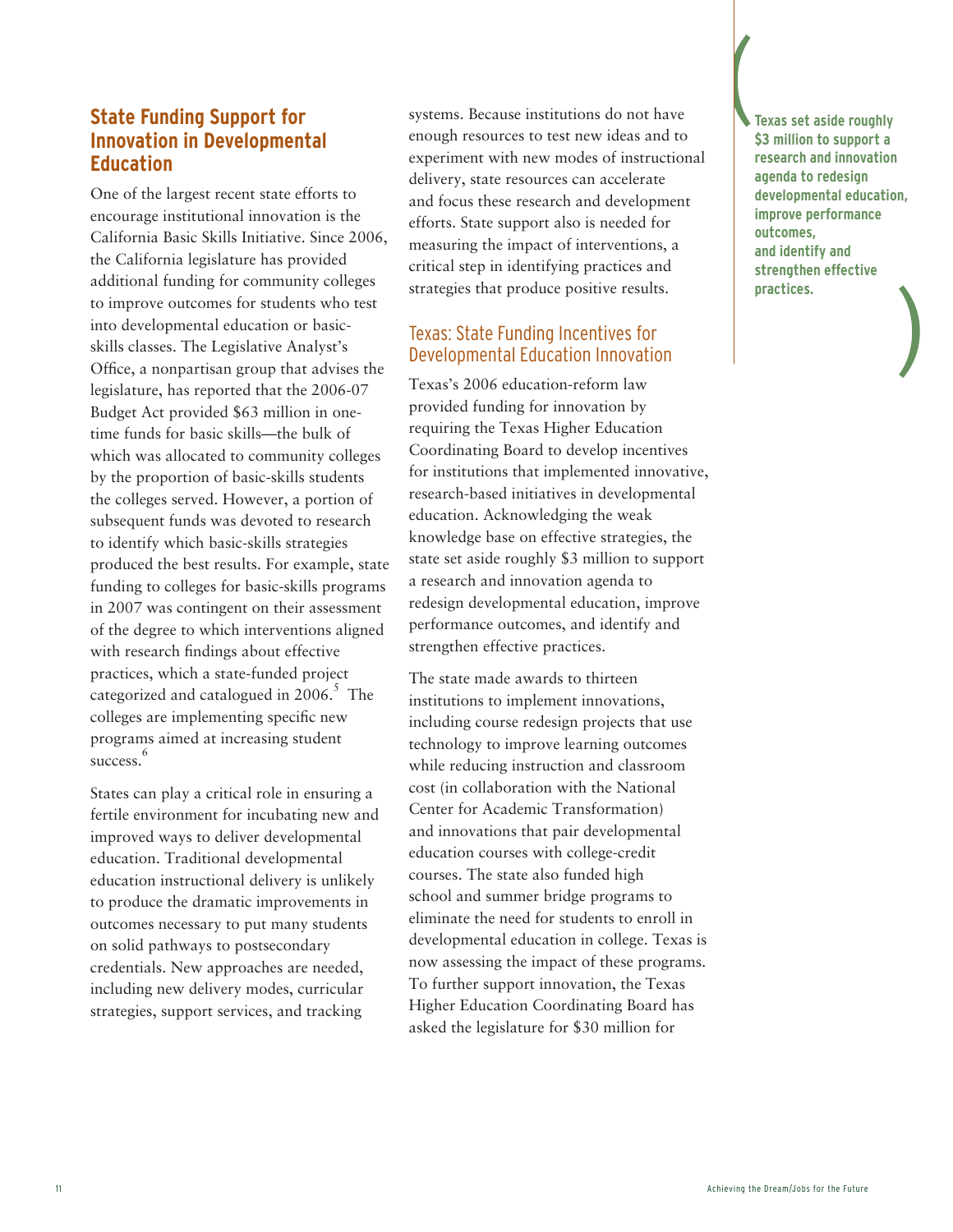# How States Facilitate Institutional Innovation in Remedial Mathematics

One of the most pressing challenges facing community colleges is improving outcomes for students who place into developmental math courses. A JFF policy brief, Accelerating Remedial Math Education: How Institutional Intervention and State Policy Interact, looks at efforts in three community colleges, including two Achieving the Dream institutions, to revamp their remedial math programming. It focuses on the ways in which state and system policies interact with institutional reform efforts—and how policies can either support or slow institutional change.

- Housatonic Community College, an Achieving the Dream college in Connecticut, is piloting a self-paced, modularized, competency-based, developmental math course. The course is offered in a lab setting, with open entry and exit so that students can start and finish their coursework at their own pace. State and institutional leaders are looking for ways to overcome obstacles that HCC has encountered related to financial aid and other policies, even as the college is trying to expand this program model more broadly throughout the institution.
- Community College of Denver has developed "Fast Start," a developmental education design that enables students to take modules of two different courses in the same semester. This accelerates their progress through both a traditional class setting and a self-paced option. State system policies on managing enrollment data have made it easier for CCD to offer this option.
- Mountain Empire Community College, an Achieving the Dream college in Virginia, has developed short refresher courses for developmental math students. These courses take less time to complete and cost the student less than more traditional developmental courses. Students can move through more than one of the short courses in a single semester. As in Denver, Virginia's enrollment, financial aid, and student data system policies have been flexible enough to enable Mountain Empire to implement its innovations.

2009-2011 to fund performance incentives that would encourage institutions to improve developmental education outcomes.

#### **State Policy Support for Innovation of Institutional Programs**

Another way in which states support institutional innovation is by relaxing policy constraints that prevent institutions from doing things differently. State policies and funding structures often make it difficult for institutions to redesign intervention strategies such as:

- • Providing refresher courses or self-paced instruction for students who test near the cut score to minimize the time spent in developmental education;
- Collapsing the developmental education sequence into modules, as opposed to traditional semester-based courses, thereby accelerating time to completion for the lowest-level developmental education students, who must often take up to three semesters to complete their course requirements; or

• Creating open-entry/open-exit courses where students can begin and leave developmental education programs based on competency, independent of the traditional semester schedule. These can reduce the length of time a student is enrolled in developmental education.

Some states are collaborating with institutions to better understand how state policy can assist colleges' efforts to test new ways of delivering developmental education. These states are paying close attention to how state policies and institutional practice interact, and they are identifying changes that need to be made to implement interventions successfully or widely. Waivers or more permanent changes to policies, rules, and regulations that hinder instructional approaches that do not fit neatly within existing policy parameters can be an important state or system-level support for institutional innovation.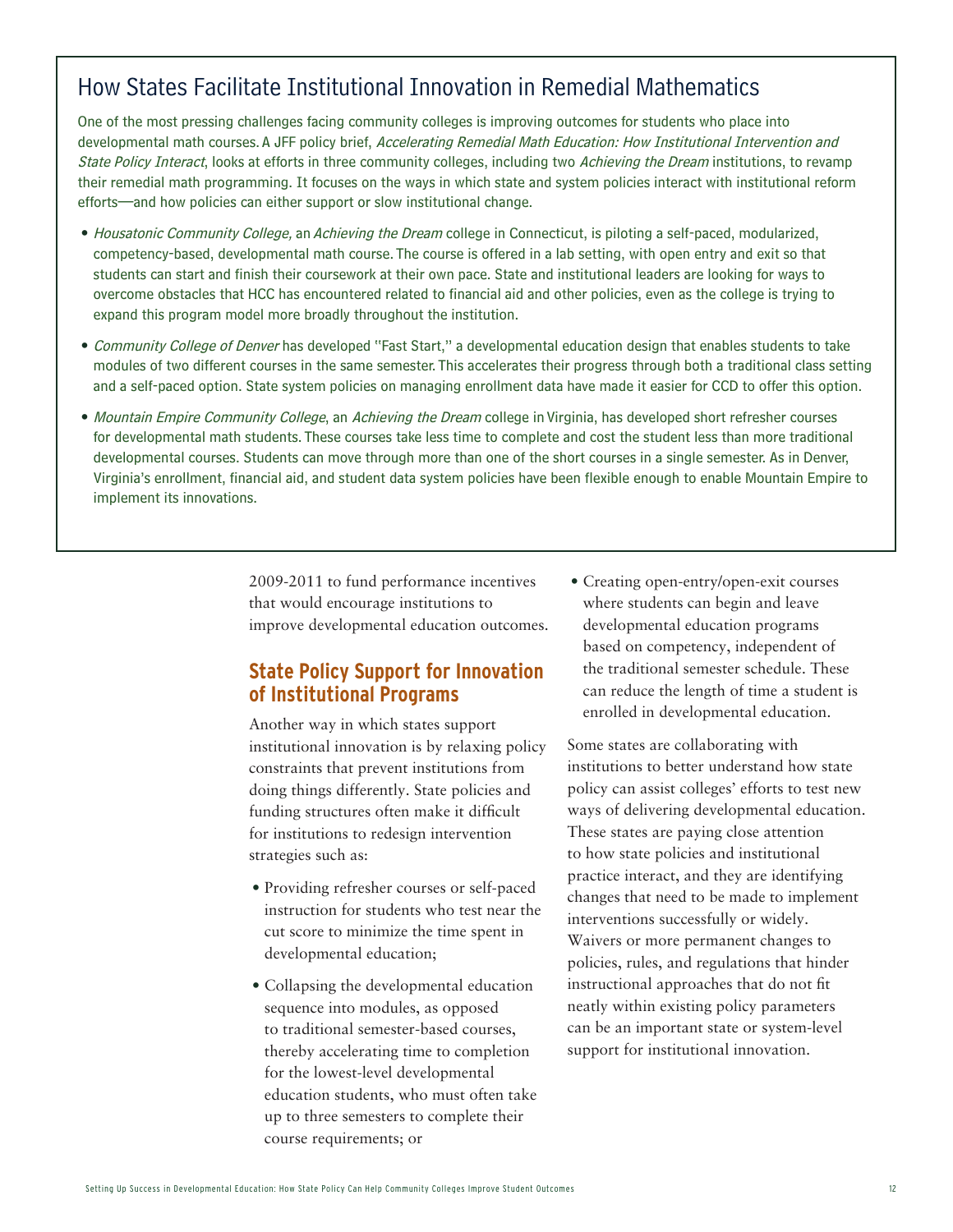# What Kinds of Institutional Innovations Should State Policy Support?

While the evidence is not definitive, emerging research on developmental education improvement strategies is identifying institutional innovations that states might want to support and test. State policymakers should consider providing supports to further develop and, where appropriate, scale up evidence-based innovations, such as:

- Accelerated Developmental Education: Accelerated programming cuts the time students spend in developmental education and typically features self-paced, computer-based instruction. For example, students in the Community College of Denver's Fast Track program compress two semesters of developmental education into one semester. Such programs require adding flexibility to policies that currently encourage traditional semester-based enrollment reporting for funding and financial aid purposes and traditional semester-based calendaring. "Summer Bridge" and other intensive academic readiness programs designed to accelerate progress through developmental education warrant further policy support to test their effectiveness and scalability. States should also consider policy supports to further test a modular or a la carte approach to eliminating deficiencies in particular subject areas as an alternative to traditional semester-based developmental education courses.
- Supplemental Instruction/Paired Courses: States should consider allowing students who test close to the placement test cut score to matriculate in college-level courses, provided they receive adequate academic and social support. There is evidence that supplemental instruction, including tutoring sessions and labs, can help students succeed. An analysis of supplemental instruction programs in 270 U.S. colleges found that participating students received higher course grades, were more likely to earn an A or B grade, and were less likely to earn a D grade, fail, or withdraw. These positive effects persisted when students were disaggregated by field of study (Arendale 2001). A similar analysis of 59 two-year colleges found the same effects (Martin, Blanc, & Arendale 1996). In a more recent study of supplemental instruction in accounting, computer science, biology, and chemistry at LaGuardia Community College, 82 percent of enrolled students earned a successful grade, compared with 52 percent of nonenrolled students. On average, enrolled students also earned higher final course grades (Zaritsky 2001). These results call for careful study of how policy supports might amplify the successful provision and expansion of supplemental instruction.
- Integrated/Contextualized Developmental Education: Traditional developmental education instruction is often disconnected from real-world situations, making it difficult for students to connect the relevance of the content to their goals. To remedy this, a number of states are experimenting with linking developmental education content more tightly to students' personal, educational, and workforce-related goals. For example, the Washington State Board for Community and Technical Colleges has developed an Integrated Basic Education and Skills (I-BEST) model, which pairs instructors from Adult Basic Education and English as a Second Language with technical instructors to provide an integrated instructional program of basic skills education and workforce training. The Board is studying results to derive lessons for improving outcomes for students in need of developmental education.
- First-Year Experience: Many "college-ready" students struggle in their first and second years of college. Moreover, these struggling students have characteristics similar to those of developmental education students who narrowly miss the cut score. Institutions have responded by designing academic and student services to help these students complete college-level courses. States should consider broadening access to the academic and student services college-ready students receive as an alternative to placing students who score just below the cut score into developmental education (Bailey 2009).

#### Virginia: State Flexibility in Support of Innovation

Virginia Community College System policies illustrate flexibility that facilitates, rather than impedes, innovation in developmental education. Virginia has a variable-credit structure that makes it easier for institutions to design courses that are more precisely calibrated to students' remedial needs. For students who need only minimal remediation, a college can create a onecredit course; for students with substantial developmental educational needs, a college can create a course of up to six credits.

Virginia also provides flexibility in terms of when courses are submitted for funding, so institutions whose strategies do not fit neatly into the traditional academic calendar and census dates are not penalized for their efforts to redesign developmental education instructional delivery.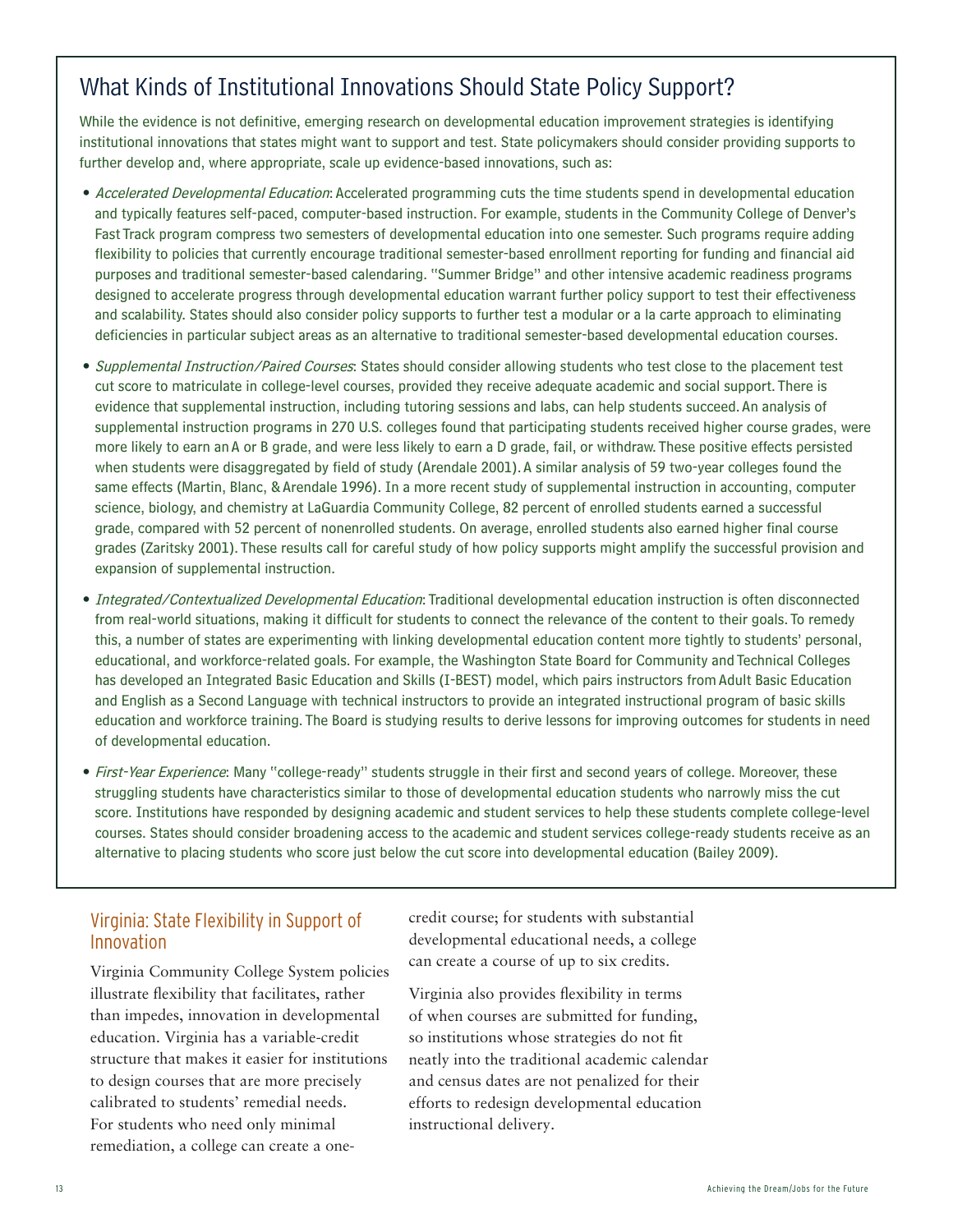# Test Drive: Six States Pilot Better Ways to Measure and Compare Community College Performance

Achieving the Dream states have collaborated in developing performance indicators that improve on the measures of community college student and institutional performance that the federal government requires for annual reporting (i.e., the federal Student Right To Know data extracted from the Graduation Rate Survey and reported in the Integrated Postsecondary Education Data System). Federal indicators focus exclusively on first-time, full-time students who complete an Associate's degree within three years. They do not count students who transfer to four-year institutions as successful, nor do they include students who are continuously enrolled and persisting toward a credential after three years.

To address these limitations, Connecticut, Florida, North Carolina, Ohio, Texas, and Virginia formed the Cross-State Data Work Group in 2006 to identify and test a set of performance measures that would provide a more accurate picture of student progress through community college (see Comparing Community College Performance Measures below).

These alternative indicators enable states to track results for a larger proportion of their students. In pilot tests, the workgroup states measured the outcomes for all community college students, as well as for key subgroups, to measure the rates at which students earned Associate's degrees, transferred, or remained enrolled and making progress toward a degree. A comparative analysis of data from the six states demonstrated a clear link between policy decisions and student outcomes. For example, more Florida students earned Associate's degrees prior to transfer when the state offered incentives for students to earn an Associate's degree by fully articulating courses and by guaranteeing entry for those students into four-year institutions as a junior. Conversely, in Texas, which lacked incentives for students to earn Associate's degrees before transfer, more students transferred to four-year institutions before earning an Associate's degree.

Using this kind of comparative analysis, the work group expects to identify how policy intervention might improve outcomes in developmental education. The next phase of the Cross-State Data Work Group's effort will analyze relationships among completing developmental education requirements, completing subsequent college-level courses, remaining continuously enrolled, and reaching successful outcomes. The work will emphasize identifying early indicators that can show states and institutions whether or not students are on track to a successful outcome. The group also will collect data on more specific populations of students and follow them over time to answer other key questions about outcomes of those placed into developmental education.

Achieving the Dream states will continue to deepen their comparative analyses and peer learning and to disseminate findings to a broad audience. By pursuing two strategies in tandem—developing improved indicators to measure progress for students who test into developmental education, and providing a robust platform for sharing results on performance indicators and success strategies—Achieving the Dream states seek to advance the search for state and institutional interventions that can improve student outcomes.

| <b>Comparing Community College Performance Measures</b>          |                                                           |                                                              |  |
|------------------------------------------------------------------|-----------------------------------------------------------|--------------------------------------------------------------|--|
|                                                                  | <b>Current Federal Method</b>                             | Achieving the Dream                                          |  |
| Prior enrollment                                                 | First-time-in-college students only                       | Same as federal method                                       |  |
| Intent at time of enrollment                                     | Only students seeking a certificate or degree             | Same as federal method                                       |  |
| Enrollment status                                                | Full-time students only                                   | Full-time and part-time students                             |  |
| Successful outcomes                                              |                                                           | • Earned degree or certificate (with or without transfer)    |  |
|                                                                  | Earned degree or certificate                              | • Transferred without award                                  |  |
|                                                                  |                                                           | • Enrolled in year six with at least 30 college-credit hours |  |
| Time frame                                                       | Three years (150% of "normal time" to completion)         | Six years                                                    |  |
| Tracking students who transfer within two-year-college<br>sector | Reporting is based on individual colleges; does not track | Reporting is based on statewide community college            |  |
|                                                                  | outcomes of students who transfer to another college;     | system; tracks outcomes of students within the system        |  |
|                                                                  | colleges report them simply as "transferred out"          | (and therefore across community colleges)                    |  |
| Controlling for factors associated with different                | Part-time students excluded from analysis; no             | Disaggregated results by part-time and full-time status and  |  |
| likelihoods of success                                           | disaggregation of results by age at initial enrollment    | by age at initial enrollment                                 |  |

Source: Goldberger 2008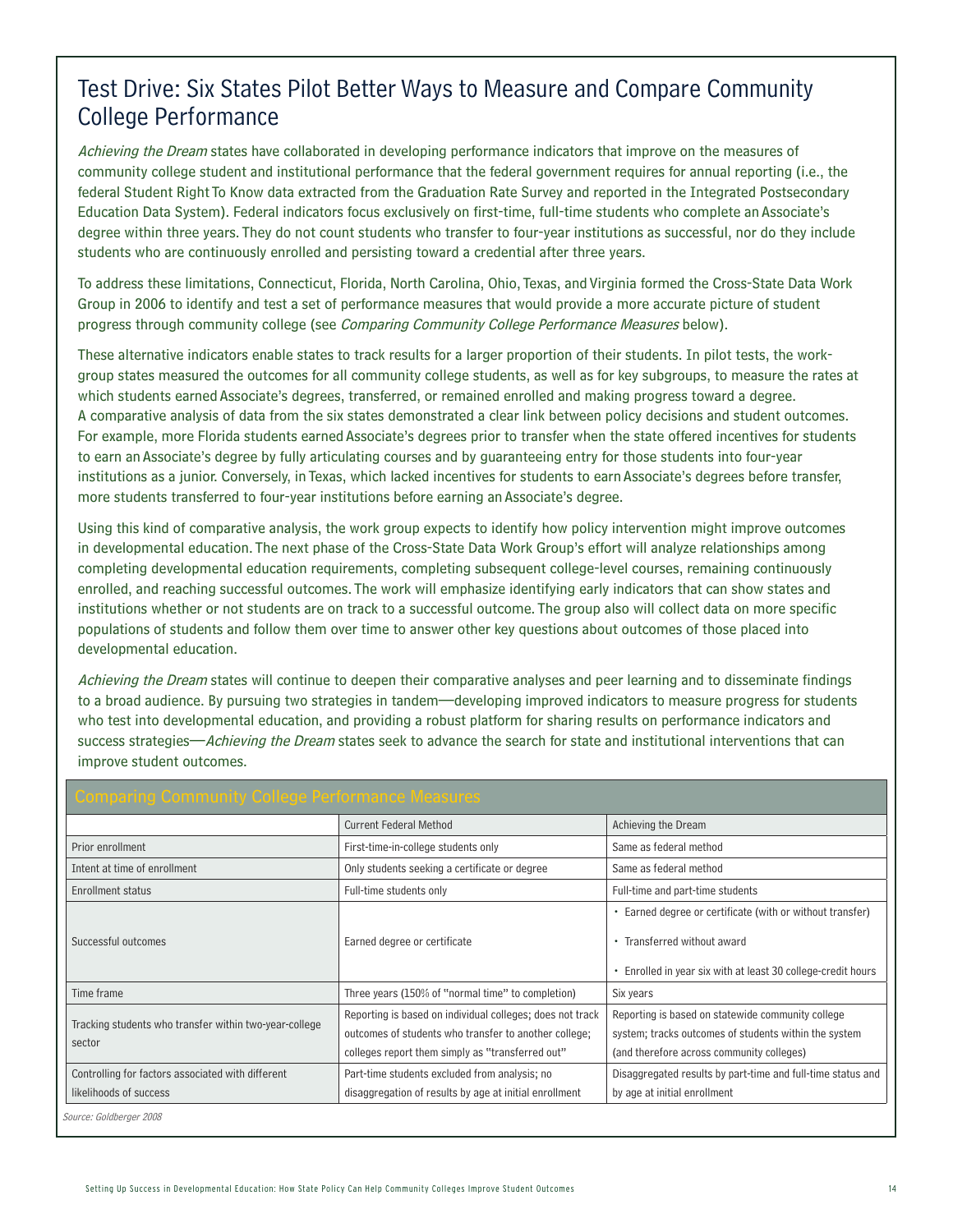A number of colleges in the Virginia Community College System are testing innovative instructional-delivery strategies. For example, Mountain Empire Community College's Fast Track program allows students who score just below collegeready on the COMPASS test to take short refresher courses in mathematics. That institution has also condensed course content and begun to offer developmental math courses over shorter periods of time, allowing students to save both time and money as they prepare themselves for college-level math.<sup>7</sup>

#### **State Support for State-Level Data Systems and Institutional Research Capacity**

*Achieving the Dream* states are building their data collection and analysis capacity and using it to answer questions about what works in developmental education and about the effects of particular system- and institution-level interventions. *Achieving the Dream* states have made significant investments in data infrastructure, data warehouses, data marts, technology platforms, and business-intelligence software to provide customizable data reports and query tools to colleges. They have also invested in programming and analytic staff to increase their capacity to process these data and turn them into actionable information at the campus level. The combination of increased infrastructure and increased staff capacity has positioned states to do more sophisticated research on student outcomes and to increase the knowledge base on the impact of state and institutional interventions on developmental education student outcomes. Although the quality and comprehensiveness of state student data systems vary significantly, most *Achieving the Dream* states are improving links across educational sectors and developing strategies to mine data in order

to test the impact of particular policies and program innovations.

The use of results from state data research and analysis to inform policy decisions is an important development in policy efforts to support improved outcomes in developmental education. At the system level, a number of states are conducting research that details the impact of assessment and placement policies on student success. States have used their own institutional research offices for these analyses. They have also collaborated with external organizations to conduct validation studies and other longitudinal analyses that illuminate the relationship between outcomes and state- and institutional-level policies, such as placement cut scores. States have linked community college and K-12 data systems to conduct research on the impact of high school course-taking patterns on college success and to measure progress. They have also linked community college data to four-year institutions, the National Student Clearinghouse, and Unemployment Insurance wage records to identify course-taking patterns and credit thresholds for community college students in developmental education who go on to earn credentials, transfer to four-year institutions, or enter the workforce.

#### Florida: Using State Data to Identify and Promote Promising Innovations

Many students enroll in college without "college knowledge"—that is, without the skills to navigate college, both in and out of the classroom (Conley 2005). To address this, institutions have designed numerous variations on courses that orient students to college life. Despite the popularity of this strategy, there is little evidence as to whether such courses actually help students persist and succeed. To answer the question, Florida turned to its state-level data system.

**Achieving the Dream states have made significant investments in 1data infrastructure, data warehouses, data marts, technology platforms, and business-intelligence software to provide customizable data reports and query tools to colleges.**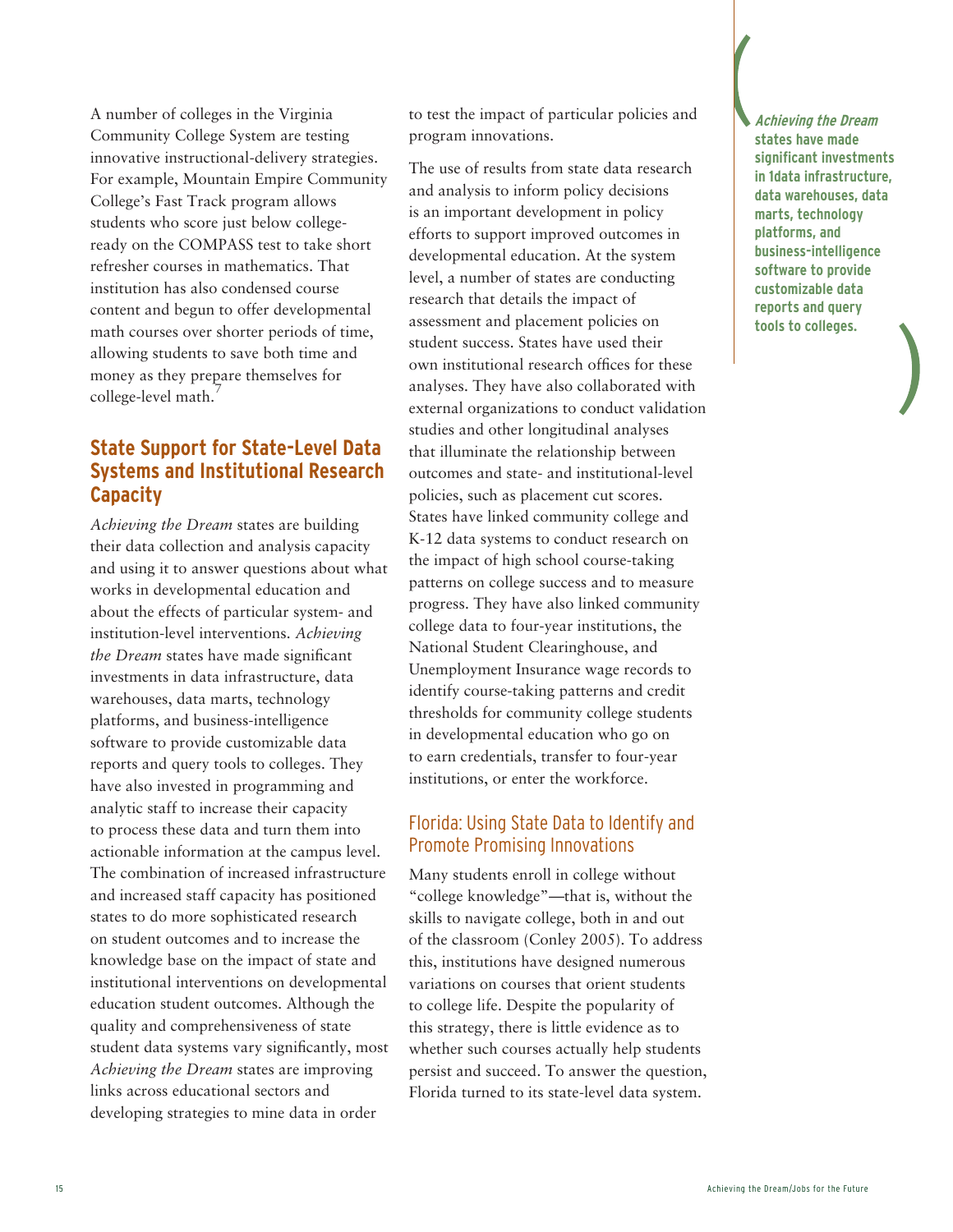**A number of Florida community colleges now require students who test into developmental education to enroll in Student Life Skills.** 

The Florida Department of Education's Division of Community Colleges examined the impact of Student Life Skills courses as an orientation to the first year of college. The researchers found that students who completed Student Life Skills were more likely than noncompleters to earn a credential, transfer to the four-year state university system, or remain continuously enrolled after five years (Florida Department of Education 2006). The study also found a surprising result: The positive impact of taking Student Life Skills was not confined to students who tested into developmental education; there also was a positive impact on students who entered community college "college-ready." The results were supported by a subsequent analysis by the Community College Research Center, which used statistical controls to reduce the chances that unmeasured student characteristics influenced the results (Zeidenberg, Jenkins, & Calcagno 2007).

As a result of these studies, a number of Florida community colleges now require students who test into developmental education to enroll in Student Life Skills. In addition, some colleges are considering requiring that all freshmen take the course.

### Lessons from Health Care Improvement

One of Achieving the Dream's strengths is the interaction of institutional innovations—and lessons learned from them—with efforts to design and implement policies that support student success. The initiative holds that evidence from local innovation should inform policy, and that smart, data-informed policy should help support, sustain, and expand better practice.

This principle underlies the work of the Boston-based Institute for Healthcare Improvement, which seeks to improve the quality of health care worldwide by working with health professionals to accelerate the measurable and continual progress of health care systems and to encourage breakthrough improvements in the field. Led by Dr. Donald Berwick, the institute draws on his efforts to accelerate innovation and quality improvement in health care.

At the core of Berwick's strategy is the strategic use of data. As he explains:

"There are two kinds of uses of data. You can use data, on the one hand, for judgment—that is, for selection, reward, or punishment. Most of the time when people talk about measurement, they are talking about using data for this purpose. That is not what we are about.

"We at IHI are in the business of the other use of measurement: not for judgment but for improvement. We are interested in fostering a learning process. For instance, let's say you are trying to do a better job in terms of infection control in a hospital. You first have to know what your infection rate is. If you go to our Web site and look under infection control, one of the things you will find is tools and resources that explain how to measure infection levels in your hospital and track them over time. You can also take a course on measurement through IHI in order to learn how to use the measurement process constructively. So we are big on tracking how well you are doing, but it is measurement for the sake of learning and improvement, not for the sake of judgment."

—Excerpted from an interview with Dr. Donald Berwick in the Winter 2009 issue of Achieving Success. The full interview is available at: www.jff.org/KnowledgeCenter/Achieving+Success.html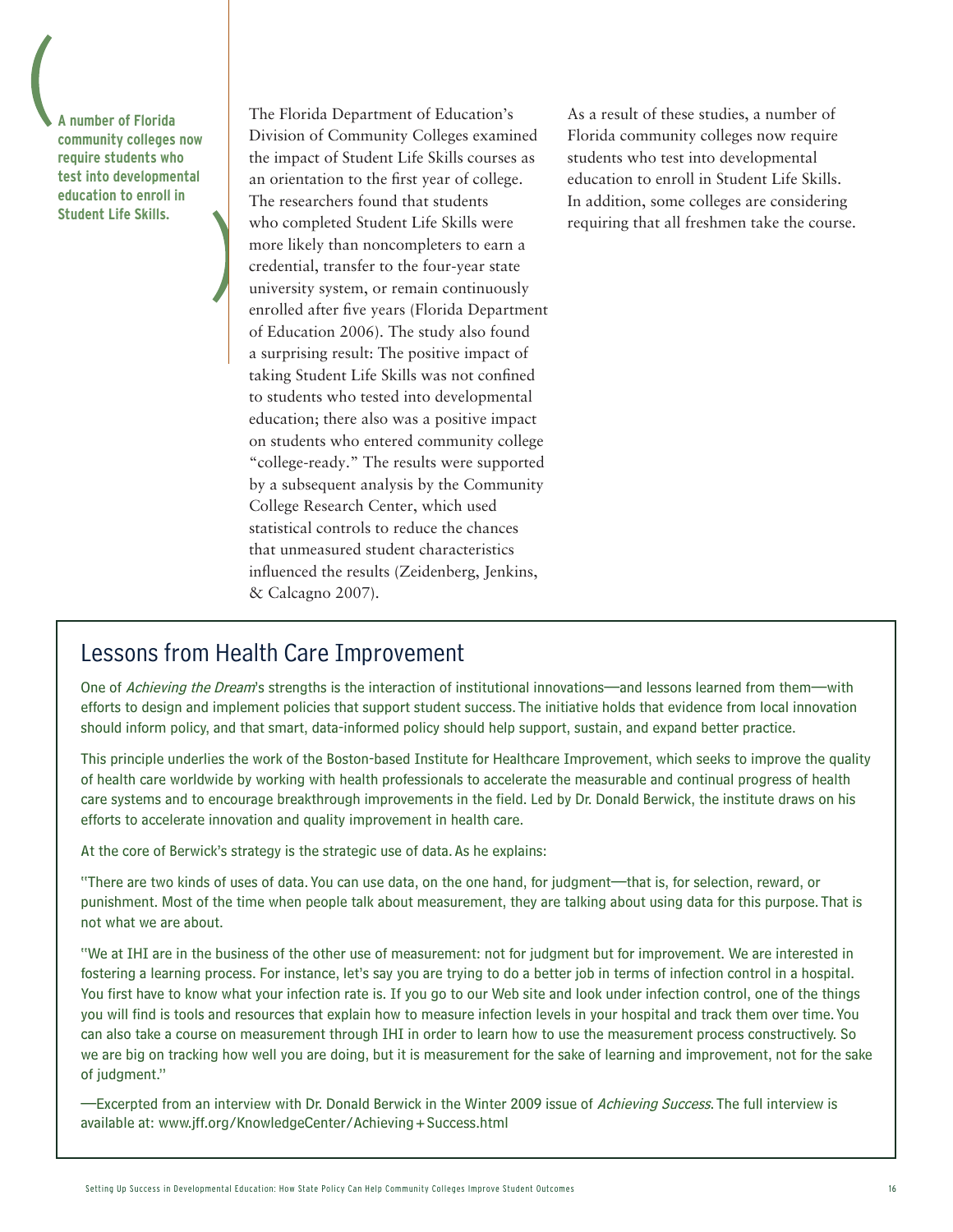# **Performance Measurement: Using Outcomes Data to Inform Policy**

Performance measurement is the fourth area in which *Achieving the Dream* states collaborate to develop strategies to improve outcomes for students who place into developmental education. This work includes efforts to identify more accurate measures of student and institutional performance, compare results, highlight high performers, and pinpoint underlying policies that are producing promising results (Goldberger 2008).

The next phase of performance measurement will build on these elements with a focus on what works to improve student and institutional performance in developmental education. It includes these major components:

- *• Getting the measures right:* Several *Achieving the Dream* states are collaborating to improve developmental education performance indicators as part of broader performance-measurement systems. The goal is to develop a better understanding of the range of developmental education needs, of different types of students, and of the rates at which those students progress through developmental education and subsequent college-level courses.
- *• Learning from the highest performers:* Once appropriate measures are selected, the states will share outcome data on these measures in order to identify states that appear to have the strongest results and to document policies and practices that might lead to such results. Each state will perform a similar comparative analysis of results at the institutional level, in order to identify and disseminate the successful practices of the highestperforming colleges.

• Creating incentives to promote what works*:* The states are collaborating to develop strategies that encourage institutions to adopt and expand evidence-based best practices. These strategies include: establishing clear statewide goals for improved outcomes for developmental education; developing performance indicators to measure progress toward the goals; and developing performance funding that ups the ante and amplifies institutional efforts to reach the goals.

#### **Getting the Measures Right**

The first step toward improving performance outcomes in developmental education is to get a firm handle on current student and institutional performance. A critical component is gathering data that illustrate the level of need for developmental education by subject among different student groups—disaggregating the information by income, ethnicity, enrollment status, level of proficiency, and other demographic factors. This also requires a detailed understanding of the rates at which different student groups progress through developmental education and on to college-level courses, credentials, degrees, and transfer to four-year institutions.

Only with this information can institutions develop appropriate interventions, which must be tailored to the needs of different student groups, rather than taking a "one size fits all" approach. For example, intensive developmental education strategies like academic bridge programs might be suitable for younger students who can attend full time, but they would not be a viable strategy for older students who have family and work commitments and can attend only part time.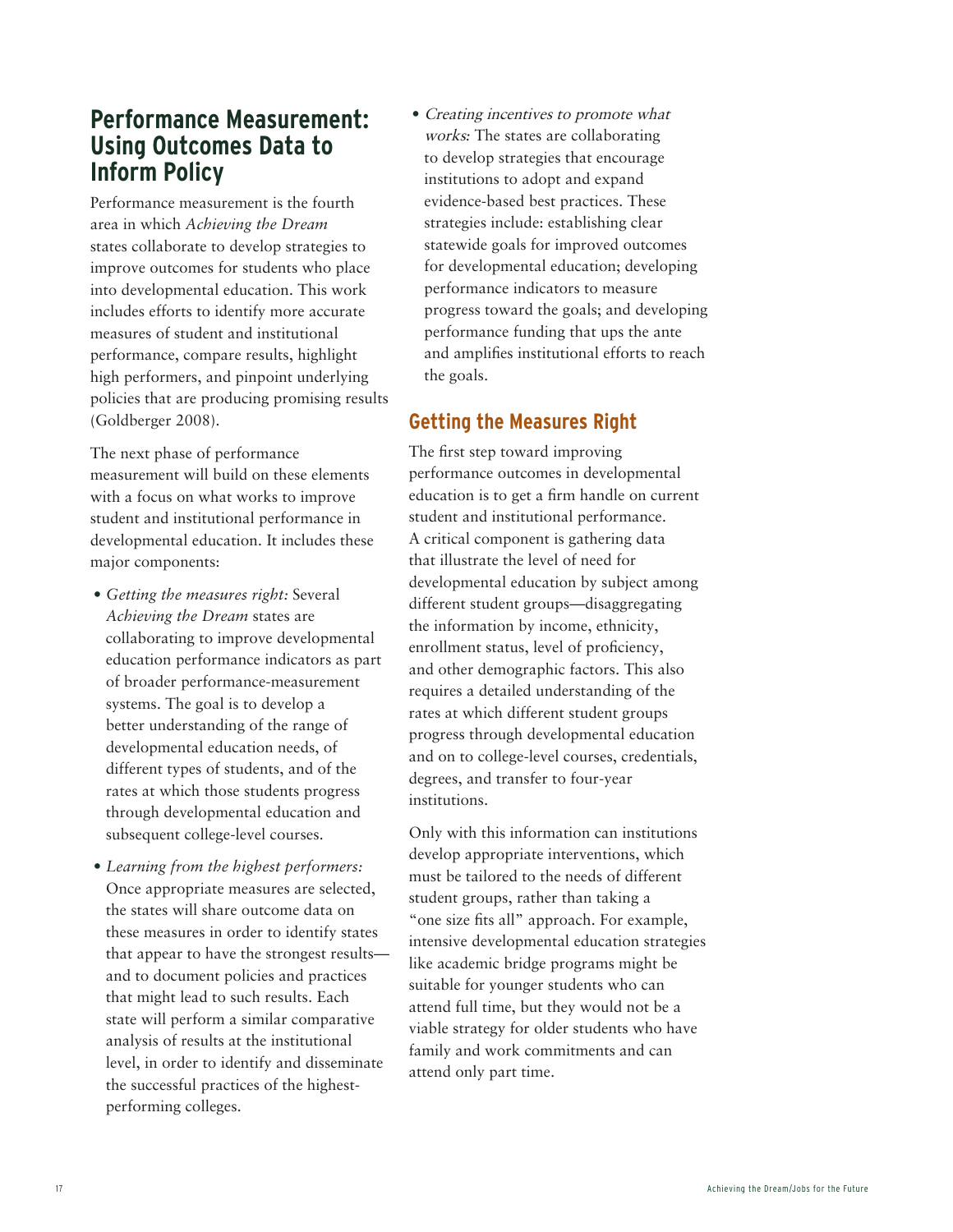Once states identify developmental education performance measures and disaggregate them by the appropriate categories, it is important to understand from a student's early experiences—how much progress various groups are making toward their goals. The *Achieving the Dream* states in the Cross-State Data Work Group are developing intermediate measures to benchmark student progression through developmental education and on to collegelevel courses. The states are testing four measures:

- Completion of remedial course sequence by developmental education students;
- • Enrollment and completion in first college-level math and English courses;
- Pass rate in both remedial and collegelevel courses; and
- Continuous enrollment from year to year and term to term.

This work includes efforts to determine whether the number of credit hours accumulated within the first and second year indicates a successful student outcome or signals that a student is not on track for success.

#### **Learning from the Highest Performers**

After identifying the right performance measures, comparing success rates can allow states and institutions to learn from the achievements of the highest performers. The health care sector, which has made dramatic improvements in customer service and clinical care in recent years, provides an important model. By sharing the practices of high-performing organizations, hospitals and health care centers have reduced waiting times for admission, hospitalacquired infection rates, and even patient mortality rates (Brown 2008; Gawande  $2007$ .<sup>8</sup>

The formula for these dramatic improvements is strikingly simple. Health care professionals came together to study their own practices, shared and publicized measurable results over time, and revised practices and procedures by applying lessons from high performers (*see box, "Lessons from Health Care Improvement," page 16*). This approach can also be a powerful strategy for states and institutions hoping to improve institutional and student performance in developmental education.

Several *Achieving the Dream* states already use comparative analysis of institutional performance to foster discussions about how to accelerate improvement. Some states routinely share outcome data on key performance indicators with different audiences through state-level reports:

- The Florida Department of Education publishes Fast Facts, a series of short summaries of recent research related to the Florida Community College System, as well as Data Trends, a series of longer research reports that compare trends across time.
- The North Carolina Community College System publishes the Data Trends series, which includes system wide analyses of student success measures and institutional comparison data. The system also publishes a Critical Success Factors Report, which includes eight core indicators of student success.
- The Virginia Community College System publishes a bimonthly Student Success Snapshot, which benchmarks all community colleges on a specific success measure.
- The Washington State Board for Community and Technical Colleges regularly publishes Student Achievement Research Reports, which benchmark the state's community colleges on momentum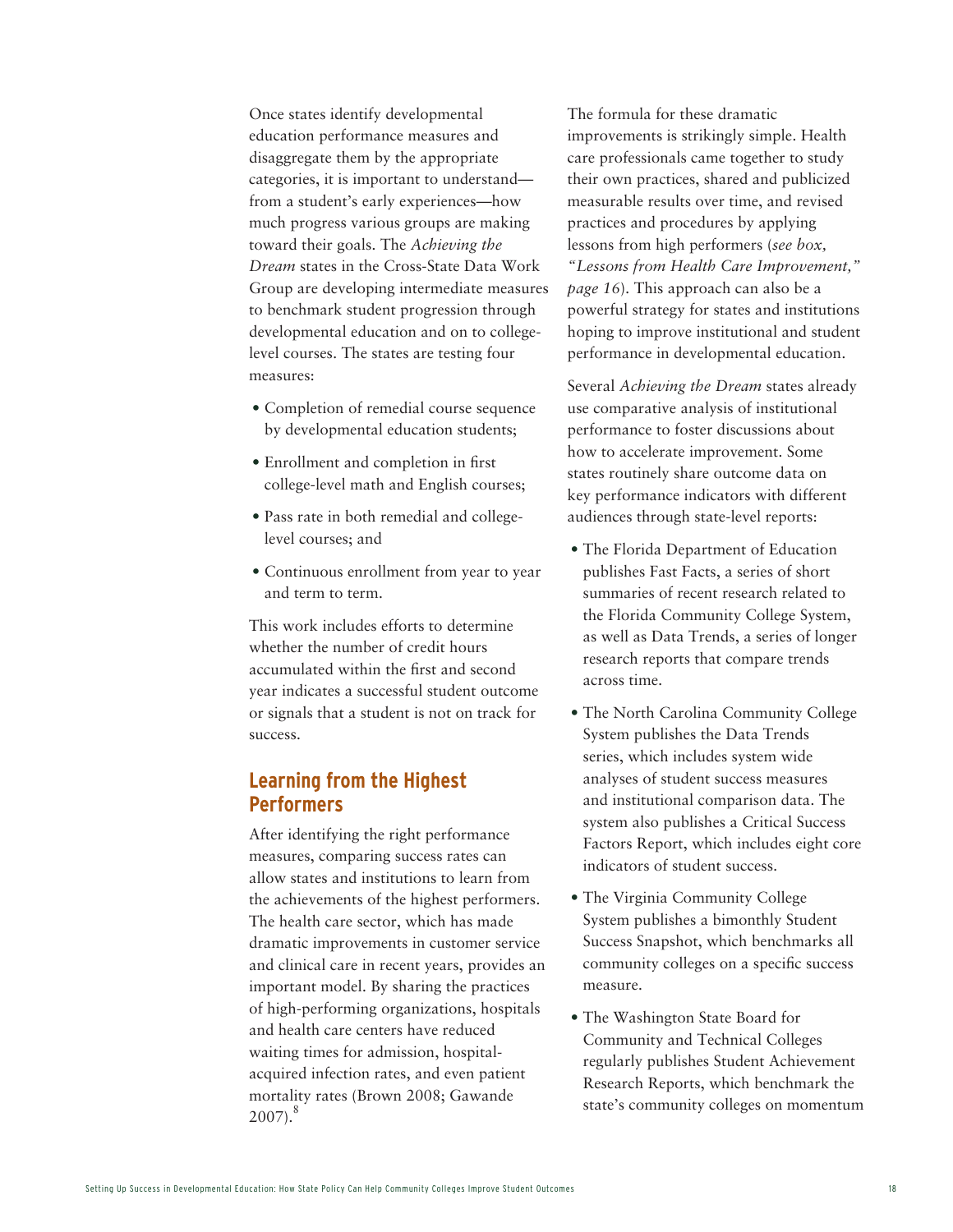point measures identified through the state's Student Achievement Initiative.

Other *Achieving the Dream* states share data more publicly by posting results to accountability Web sites that allow users to search for certain outcomes of specific groups and compare them:

- Connecticut Community Colleges publish definitions and outcomes measures on line for student cohorts entering in 2000, 2001, and 2002.
- The Texas Higher Education Coordinating Board posts aggregate data on a set of student success measures

for the state's community colleges. The accountability Web site also includes institutional data for the years 2000 and 2005 and institutional targets for the years 2010, 2015, and 2020. Reports are also provided for all two-year institutions on the academic performance of transfer students at Texas public universities and on the employment and additional education pursued by graduates, completers, and nonreturners.

# Florida State University's CARE Program

Kevin Carey, the research and policy manager at Education Sector, a Washington DC-based independent think tank, compared the difference in institutions' graduation rates for African-American and white students in order to identify institutions that had small or nonexistent gaps in educational attainment. The results indicated a high degree of variability among institutions some had large disparities in graduation rates, while others graduated African-American students at an equivalent or higher rate than white students.

One of the high-performing institutions identified was Florida State University. In 2006, Florida State graduated 72 percent of its black students. This was higher than the rate for white students and, in fact, represented the highest such rate recorded by any four-year public institution that year. Carey asked the obvious question: Why?

After visiting Florida State, Carey hypothesized that an institution-wide program targeting low-income, first-generation students was at the heart of the institution's success story. The university's Center for Academic Retention and Enhancement (CARE) had been created to improve student success among these students. It consolidated existing fragmented initiatives focused on this population and provided coordinated, continuous interventions to at-risk students. These include:

- Early outreach and education: CARE identifies and recruits potential students from feeder junior high and high schools. Meetings with these students' parents help them understand what it takes for their children to enroll and succeed in college.
- Assistance with college preparation and application: CARE runs extracurricular programs that help high school students prepare for the financial-aid and college-application processes, as well as for the SAT and ACT exams.
- Support during the enrollment and transition process: CARE works to relax the university's admissions requirements for lowincome, first-generation students who agree to participate in their series of academic support programs. This begins with a seven-week residential summer bridge program, where students have the opportunity to adjust to college-level coursework and the campus environment.
- Supplemental instruction in critical academic areas: Florida State has identified introductory math courses as an area where students often require additional academic support. CARE funds extra sections of introductory math courses, with capped enrollment, that meet daily in order to ensure that students receive intensive instruction.
- Ongoing academic support and intervention: Students enrolled through CARE must use an intensive tutoring lab for a set number of hours per week in order to benefit from academic advisement. This requirement is increased if a student's grades decline. Students' registration depends on satisfying this requirement during the previous term.

Source: Carey 2008; Florida State University 2008.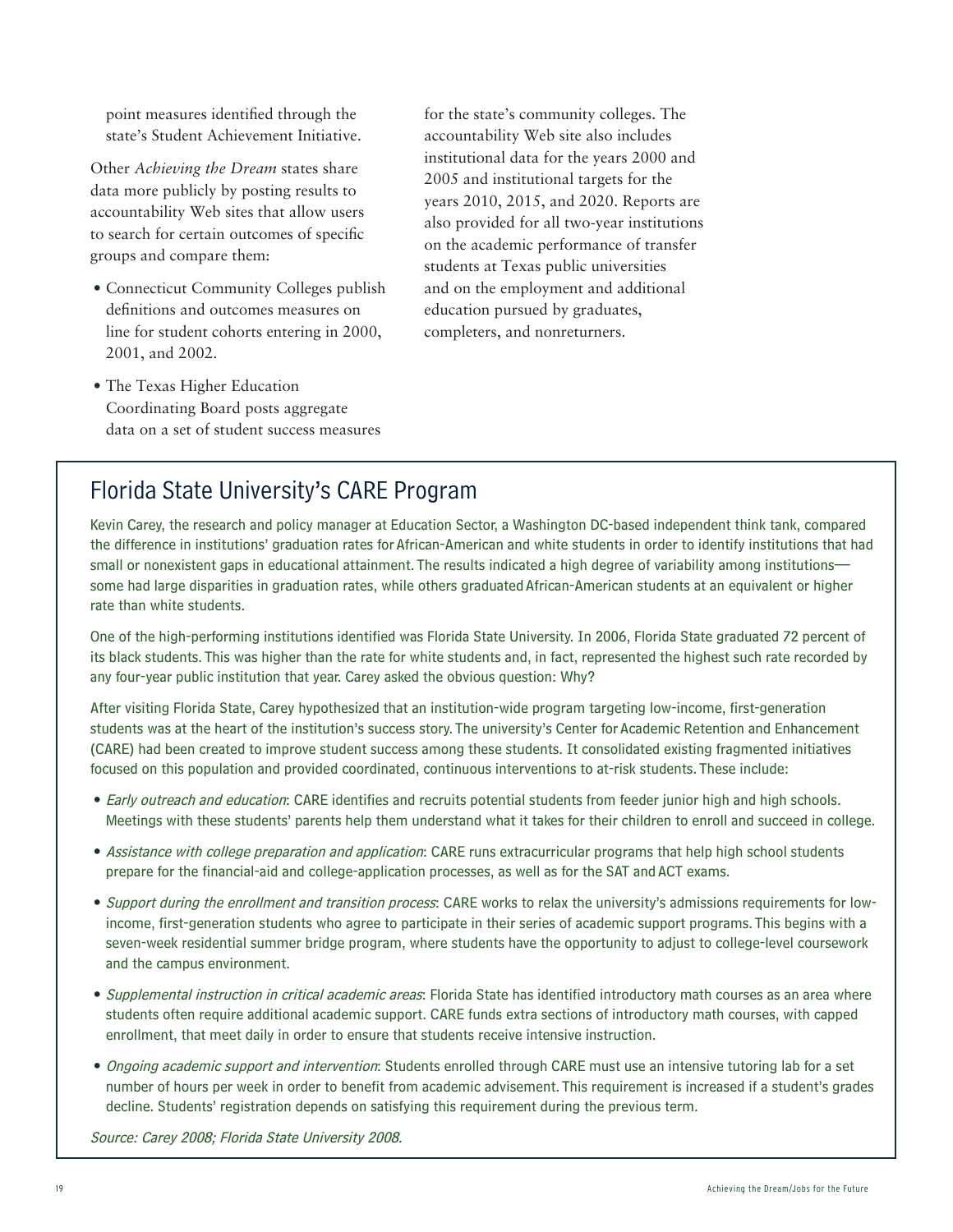#### **Creating Incentives to Promote and Scale Up What Works**

Identifying high-performing states and institutions is not enough. Once best practices have been documented, they must be disseminated broadly and scaled across institutions in the state. Even evidencebased best practices frequently require incentives for states and institutions to step away from how they usually do business. Successful adoption and scale will require policies that balance carrots and sticks rewarding institutions that produce results and applying pressure on low-performing institutions to produce better results. Specifically, states benefit from:

- *• Focusing institutional efforts on achieving a targeted set of developmental education improvement goals:* For, example by signaling the level of importance of the goals by formally including them in a state-level performance measurement and accountability systems;
- *• Disseminating what works:* Spreading successful practices broadly and providing technical assistance to help institutions implement the practices that can help them reach the state developmental education goals;
- *• Using financial incentives to reward performance:* Accelerating progress toward the developmental education goals by attaching performance incentives to the goals; and
- *• Developing a state-level platform featuring systematic sharing of outcome results to learn from high performing institutions:* This would include developing close communication with the colleges to provide support, work out kinks in implementation, mitigate unintended effects of innovations, and work towards continuous improvement.

#### Focusing institutional efforts on achieving a targeted set of developmental education improvement goals

One way states signal the importance of state developmental education improvement goals is to include them in their state-level performance and accountability systems. A number of *Achieving the Dream* states are discussing using intermediate measures in their state-level performance accountability systems. Some states already have a version of an intermediate measure in place. For example, Washington measures performance on intermediate measures through its student achievement performance funding, and the accountability system in Texas includes an indicator that measures the level of developmental education need.

Intermediate measures are particularly appealing to states because they provide greater detail on patterns of student progression through developmental education and subsequent college-level courses. They also allow institutions and states to see whether students are on track toward a successful outcome or if early intervention is needed to prevent students leaving the system.

The Cross-State Data Work Group's method of tracking cohorts of students and analyzing their performance on intermediate and final measures of success creates an opportunity for states to identify performance baselines from which to set goals. This method also sets up a potentially powerful developmental education improvement strategy: systematically comparing outcome results to identify, document, and disseminate the evidence-based best practices of the highestperforming institutions.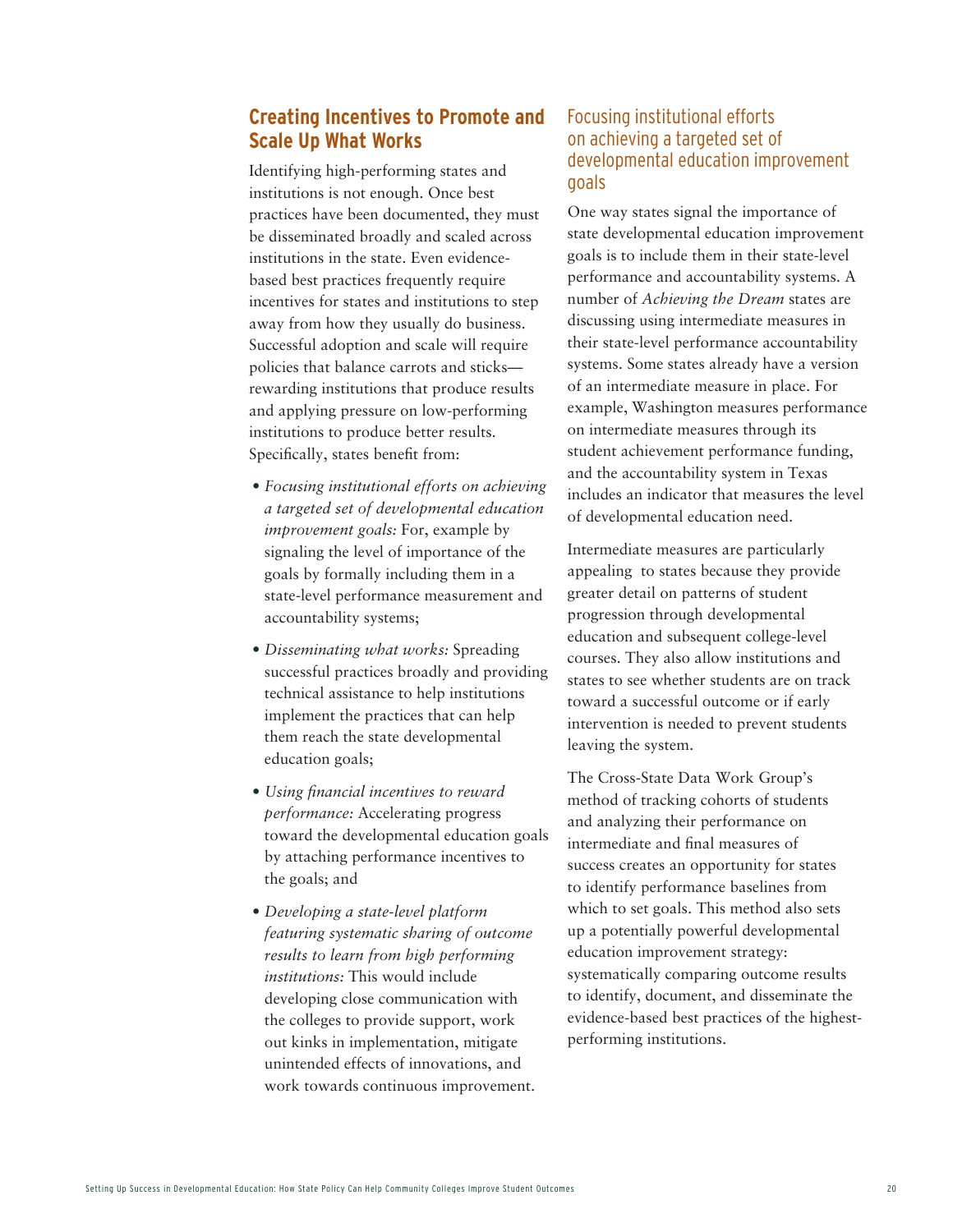#### Disseminating What Works

Efforts to learn from high performers start the conversation by raising questions about the differences in performance of states and institutions that serve similar student populations and yet have dramatically different outcomes. To harness the full impact of this strategy, states need to develop platforms and mechanisms for the routine sharing of successful practices from high-performing states and colleges.

Once states set developmental education goals, they must provide institutions with the support they need to reach them. One of the most important things they can do in this regard is to identify innovations that produce results, share them across the system, and provide technical assistance and expertise to further institutions' efforts to implement best practices. All too often, local innovations stay local. States must make a concerted effort to highlight best practices. There are often vast differences in performance of peer institutions serving very similar types of students (*see box, "Florida State University's CARE Program," page 20*). Institutions need to see that change is possible. It is critical that states vigorously promote what works. The *Achieving the Dream* states have found cross-state peer learning forums to be invaluable to their individual improvement efforts. No doubt institutions also would benefit from opportunities to come together and share results and lessons.

There are many existing avenues that states might use to share innovations, such as president's councils, administrator/ faculty committees, and developmental education advisory committees. States can choose from dissemination strategies ranging from statewide conferences, such as the annual *Achieving the Dream* Connections Conference convened by Florida's Department of Education Office for Community Colleges, to less intensive and costly strategies, like smaller work

group meetings, webinars, and other technology-based interactions. Whatever the dissemination strategy, it should be driven by results and structured as a continuous learning process.

#### Using Financial Incentives to Reward Performance

States that want to accelerate institutional efforts toward certain goals can consider financial rewards. The Washington State Board for Community and Technical Colleges is now implementing such an approach. SBCTC identified credit milestones, which they call "achievement points," that research showed resulted in a successful student outcome. SBCTC helped its institutions understand the rationale and the mechanics of the achievement points system during 2006-07—a "learning year." The institutions received "achievement points" for improvements in basic/remedial education, college-level math, subsequent college-level courses, and, finally, credentials and degrees. The colleges' outcomes in the learning year produced the baseline for measuring future assessments. The institutions receive financial rewards, above their base funding, for improvements after the "learning year." During the learning year, each institution received \$51,000 in startup funding. In subsequent years, the amount will depend on performance.

*Achieving the Dream* states are watching Washington's results closely, even though performance funding has not been broadly tested in community colleges and issues are likely to arise. If the right performance measures are in place and institutions have enough support to implement what works, financial rewards amply above base funding may drive institutions to change practices and improve results.

There is modest evidence to validate this sentiment. Responding to the National Field Study survey conducted by the Community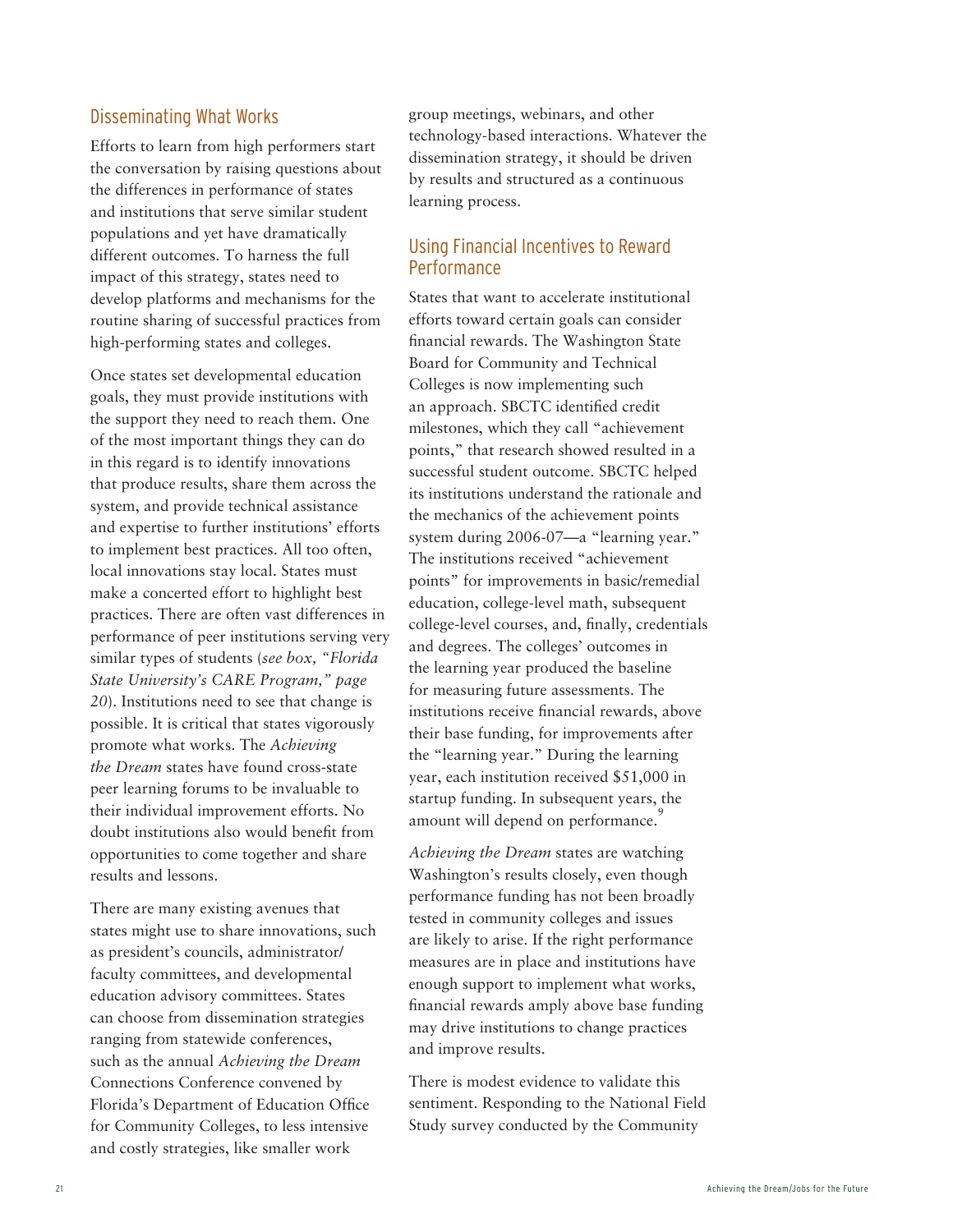**Creating the right mix of performance indicators, goals, funding incentives, and safeguards to prevent unintended consequences will take time to implement and even more time to perfect.**

College Research Center at Teachers College, Columbia University, community college leaders confirmed that shifts in funding changed their awareness and influenced their actions on state priorities and goals (Dougherty & Hong 2006). Testing performance funding to improve outcomes in developmental education is an important area of inquiry. *Achieving the Dream* states are focusing on identifying the conditions that are necessary for a performance-funding strategy to work.

As states consider performance funding as part of a strategy to improve outcomes in developmental education, there are important lessons to learn from various attempts at performance-funding over time. At the most basic level, any performance funding strategy must allocate enough funding above the base, and must do so consistently over the long run, so that states and institutions can predict future funding. And while performance incentives should encourage completion of single developmental education courses, they should also motivate institutions to compress the rate at which developmental education students become "collegeready." This suggests that institutions could be rewarded for helping students "skip over" courses and avoiding "seat-time" requirements that do not directly relate to what students need to learn.

States might also consider weighting funding to reward institutions that get results with the most-difficult-to-serve student populations (Jaquette 2006). Finally, for a performance-funding strategy to work, states must develop mechanisms to mitigate unintended consequences like the lowering of standards to achieve the goals (Jaquette 2006). This might include standardization

of developmental education entry and exit requirements, standardized end-ofcourse exams, and strategies to ensure the consistency and quality of courses throughout the system.

### **Toward a Policy Environment That Promotes Continuous Improvement**

Creating the right mix of performance indicators, goals, funding incentives, and safeguards to prevent unintended consequences will take time to implement and even more time to perfect. As a result, a state's efforts to build a comprehensive developmental education improvement strategy can benefit from systematic communication with its colleges toward continuous improvement. This includes careful monitoring of outcome results and the relationships between interventions and outcomes. This will require closer communication between states and colleges than in the past so that the institutions can inform states of the policies and support they need to improve developmental education outcomes, as well as policy barriers that should be removed. Through systematic, ongoing communication states and institutions can work out problems together and continuously revise practices to improve developmental education outcomes.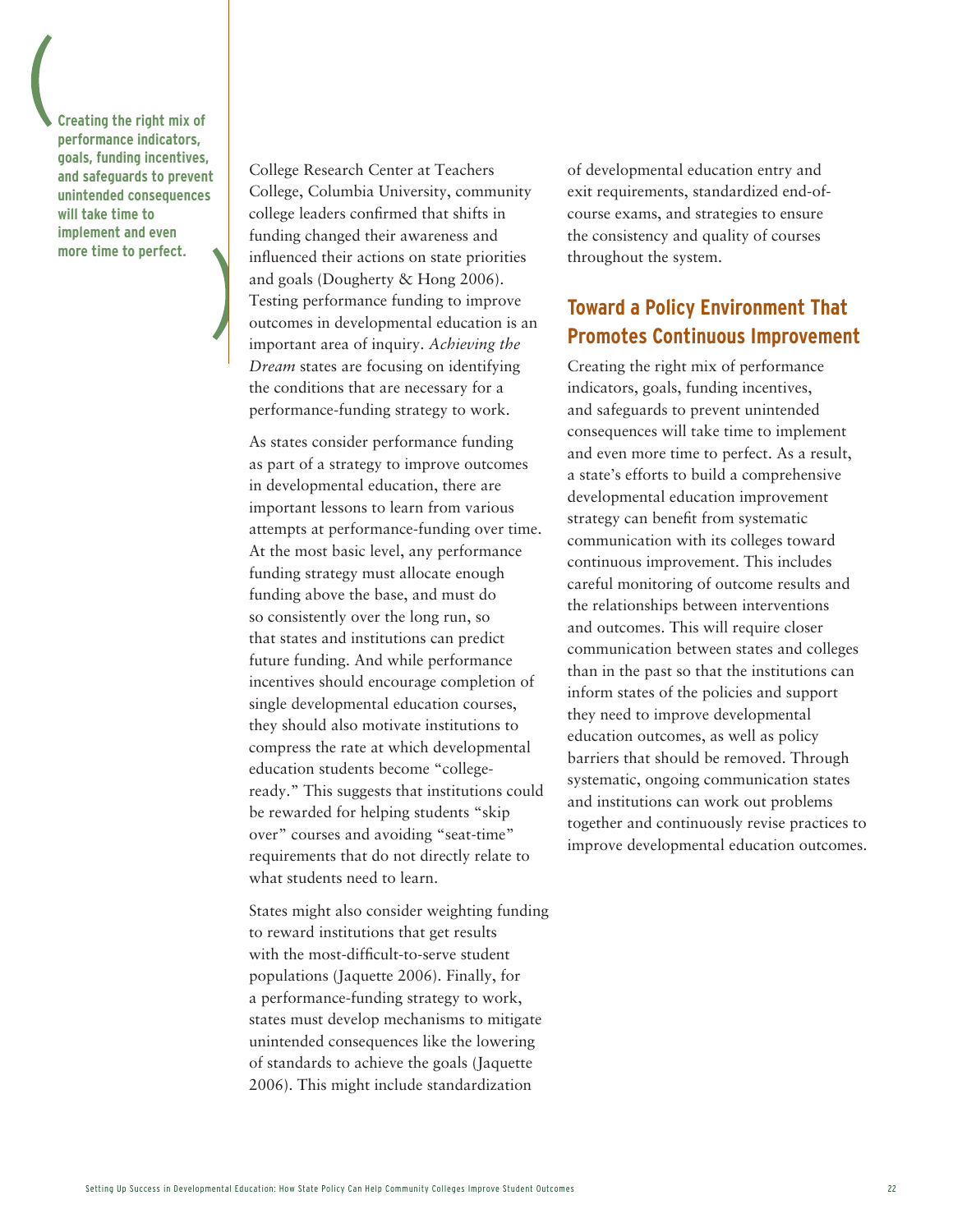# **Endnotes**

- 1. This data is based on the National Education Longitudinal Study of 1988. The percentage of students who take a developmental education course is likely higher because the NELS:88 data set includes only traditional-age students, and not older students who may be returning to community colleges from the workforce.
- 2. For example, the 80 percent figure is for select institutions participating in the first cohort (2002) of *Achieving the Dream*. It may be influenced by the screening process for the initiative, which sought states with high percentages of low-income students and students of color, both of whom are disproportionately represented in developmental education.
- 3. The American Diploma Project Network now includes thirty-four states that are dedicated to making sure that every high school graduate is prepared for college or careers. Together, network member states are responsible for educating nearly 85 percent of all U.S. public school students. See www.achieve.org/node/604.
- 4. For more detailed information on the *Achieving the Dream* state-policy approach to assessment and placement policy, as well as for complete profiles of Connecticut's, North Carolina's, and Virginia's experiences developing placement policies, see Collins (2008).
- 5. See *Back to Basics: Improving College Readiness of Community College Students, Legislative Analyst Report*, June 2008, page 8 for more information on California Basic Skills funding.
- 6. For more information, see: www.cccbsi.org.
- 7. For more comprehensive information on Mountain Empire's Fast Track program and more information on the interaction between state policy and institutional strategies, see Biswas (2007). Zachry (2008), which looks at innovative developmental math programming at several institutions, also emphasizes how state-policy flexibility can promote institutionalization and scaling up of innovations.
- 8. A Massachusetts hospital, for example, went from having the state's highest adjusted mortality rates for cardiac surgeries in 2005 to being one of the highest-performing hospitals in the nation by putting the cardiac patients together and creating an environment where teams of professional staff could learn from one another's practices (Brown 2008). Similarly, the treatment of cystic fibrosis has been influenced by treatment centers comparing success results and by physicians comparing practices and learning from the highest performing organizations (Gawande 2007).
- 9. See www.sbctc.ctc.edu/college/e\_studentachievement.aspx.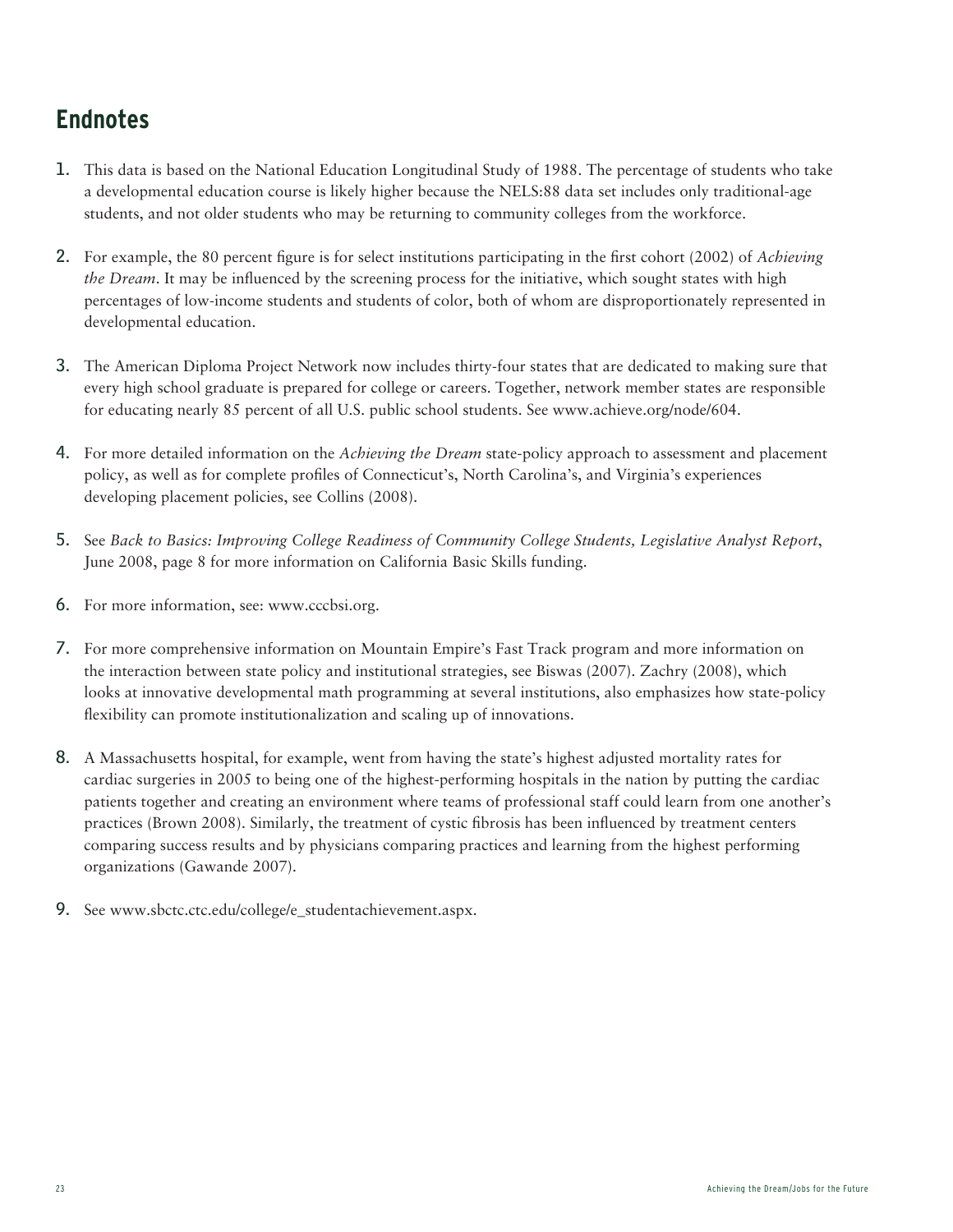### **References**

Achieve, Inc. 2006. *Closing the Expectations Gap: An Annual 50-State Progress Report on the Alignment of High School Policies with Alignment for College and Work*. Washington, DC: Achieve, Inc.

ACT, Inc. *2008. 2008 ACT National and State Scores*. Retrieved from: www.act.org/news/data/08/index. html.

Arendale, David. (2001). *Review of Research concerning the Effectiveness of Supplemental Instruction from the University of Missouri-Kansas City and other Institutions from across the United States*. Kansas City, MO: The University of Missouri-Kansas City.

Attewell, Paul, David Lavin, Thurston Domina, & Tania Levey. 2006. "New Evidence on College Remediation." *Journal of Higher Education*. Vol. 77, No. 5, September/October 2006, pp. 886-924.

Bailey, Thomas. 2009. *Rethinking Developmental Education in Community College*. New York, NY: Community College Research Center, Teachers College, Columbia University.

Bailey, Thomas, Dong Wook Jeong & Sung-Woo Cho. 2008. *Referral, Enrollment, and Completion in Developmental Education Sequences in Community Colleges*. New York, NY: Community College Research Center, Teachers College, Columbia University.

Bettinger, Eric & Bridget Terry Long. 2005. *Addressing the Needs of Under-Prepared Students in Higher Education: Does College Remediation Work?* NBER Working Paper No. W11325. Available at SSRN: http:// ssrn.com/abstract=720411

Biswas, Radha Roy. 2007. *Accelerating Remedial Math Education: How Institutional Innovation and State Policy Interact*. Boston, MA: Jobs for the Future.

Brown, Douglas. S. (2008, September 22). Shining a light on cardiac surgery results. *Boston Globe*. OP-ED. Calcagno, Juan Carlos, & Bridget Terry Long. 2008. *The Impact of Postsecondary Remediation Using a Regression Discontinuity Approach: Addressing Endogenous Sorting and Noncompliance*. New York: The National Center for Post Secondary Research.

California State University. 2008. *Early Assessment Program: Proficiency Reports of Students Entering the CSU System.* Retrieved from: www.asd.calstate.edu/performance/proficiency.shtml.

Callan, Patrick M., Joni E. Finney, Michael W. Kirst, Michael D. Usdan & Andrea Venezia. 2006. *Claiming Common Ground: State Policy Making for Improving College Readiness and Success*. San Jose, CA: Institute for Education Leadership, National Center for Public Policy and Higher Education, and Stanford Institute for Higher Education Research.

Carey, Kevin. 2008. *Graduation Rate Watch: Making Minority Student Success a Priority*. Washington, DC: Education Sector.

Clery, Sue 2008. *Data Notes*. Vol. 3, No 4. July/August. Retrieved from: www.achievingthedream.org/ DATARESEARCH/DATANOTESNEWSLETTER/default.tp.

Collins, Michael Lawrence. 2008. *It's Not About the Cut Score: Redesigning Placement Policy to Improve Student Success*. Boston, MA: Jobs for the Future.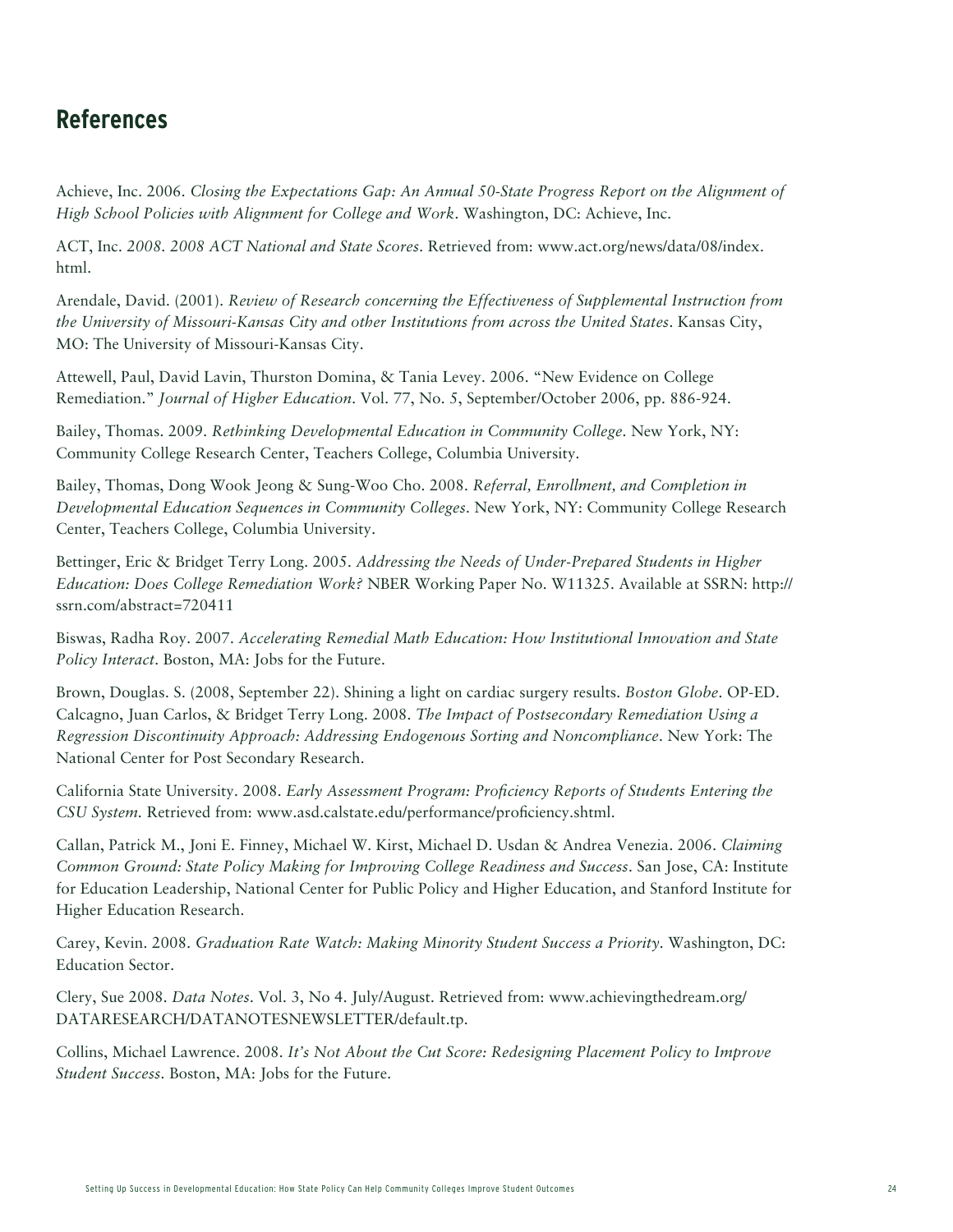Conley, David. 2005. *College Knowledge: What It Really Takes for Students to Succeed and What We Can Do to Get Them Ready*. San Francisco, CA: Wiley/Jossey-Bass.

Dougherty, Kevin & Esther Hong. 2006. "Performance Accountability as Imperfect Panacea: The Community College Experience." In Thomas Bailey & Vanessa S. Morest, eds. *Defending the Community College Equity Agenda*. Baltimore, MD: Johns Hopkins University Press.

Ewell, Peter. 2006. "Reaching Consensus on Common Indicators: A Feasibility Analysis. State Student Data Project Discussion Paper." San Antonio, TX: Achieving the Dream Conference on Using State Data to Improve Community College Student Success and Attainment, January 10-12.

Florida Department of Education. 2006. *Data Trends #31: Taking Student Life Skills Course Increases Academic Success*. Tallahassee, FL: Florida Department of Education. November.

Florida State University. 2008. Center for Academic Retention and Enhancement Web site. Retrieved from: http://www.fsu.edu/~care.

Gawande, Atul. 2007. *Better: A Surgeon's Notes on Performance*. New York, NY: Picador. Goldberger, Susan. 2007. *Power Tools: Designing State Community College Data and Performance Measurement Systems to Increase Student Success*. Boston, MA: Jobs for the Future.

Goldberger, Susan. 2008. *Test Drive: Six States Pilot Better Ways to Measure and Compare Community College Performance*. Boston, MA: Jobs for the Future.

Hoffman, Nancy, Joel Vargas, & Janet Santos. 2008. *On Ramp to College: A State Policymaker's Guide to Dual Enrollment*. Boston, MA: Jobs for the Future.

Jaquette, Ozan. 2006. *Making Performance Accountability Work: English Lessons for U.S. Community Colleges*. Boston, MA: Jobs for the Future.

Jenkins, Davis, Todd Ellwein, & Katherine Boswell. 2008. *Formative Evaluation of the Student Achievement Initiative "Learning Year" Report to the Washington State Board for Community and Technical Colleges and College Spark Washington*. New York, NY: Community College Research Center, Teachers College, Columbia University. October.

Karp, Melinda Mechur, Juan Carlos Calcagno, Katherine L. Hughes, Dong Wook Jeong & Thomas Bailey. 2008. *Dual Enrollment Students in Florida and New York City: Postsecondary Outcomes*. New York, NY: Community College Research Center, Teachers College, Columbia University.

Levin, Henry, & Juan Carlos Calcagno. 2008. "Remediation in Community College: An Evaluator's Perspective." *Community College Review*. Vol. 35, No. 3.

Martin, Deanna C., Robert A. Blanc, & David Arendale. 1996. "Supplemental Instruction: Supporting the Classroom Experience." In Joseph N. Hankin, ed. *The Community College: Opportunity and Access for America's First-Year Students*. Columbia, SC: University of South Carolina: The National Resource Center for The Freshman Year Experience and Students in Transition.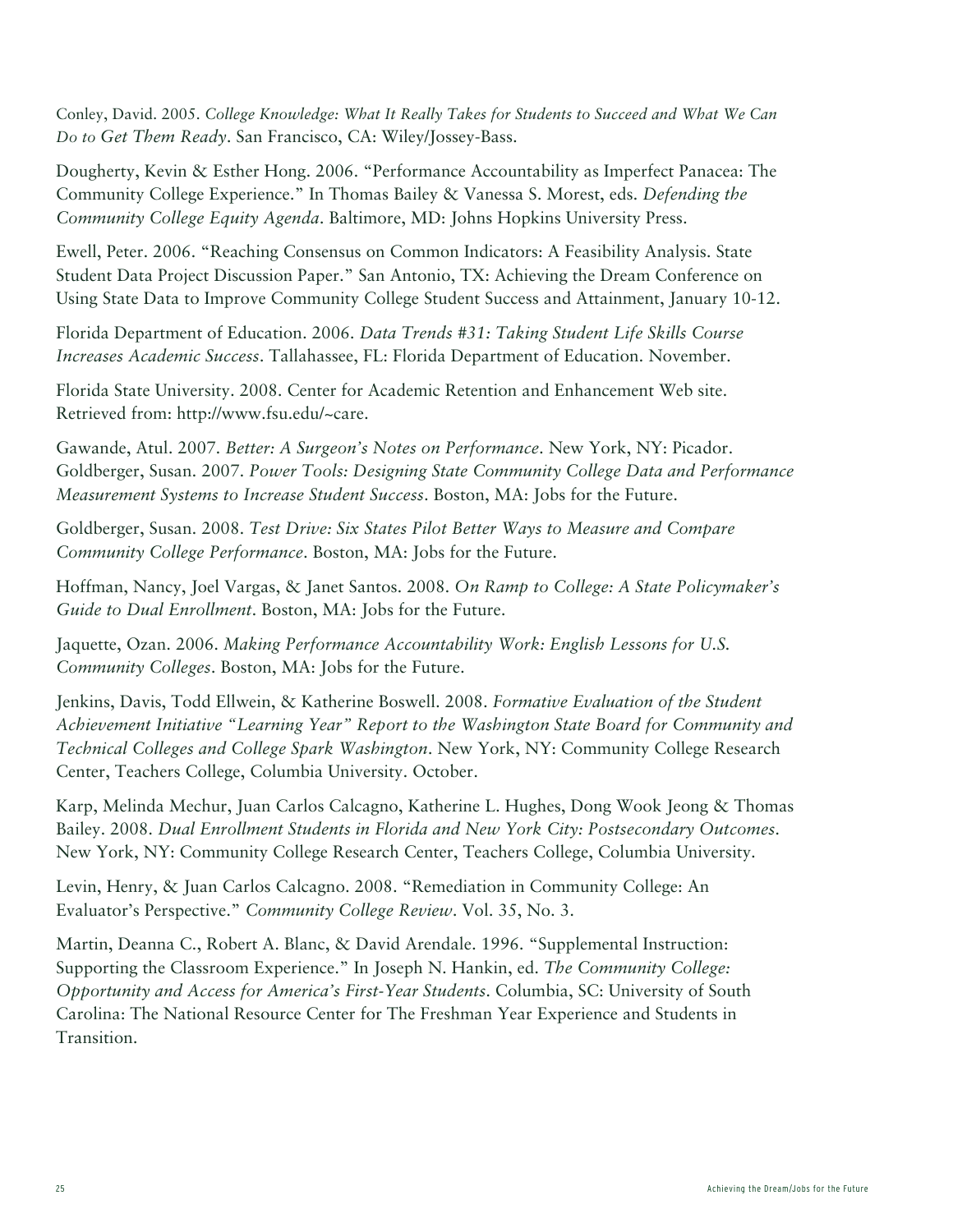Martorell, Paco, & Isaac McFarlin. 2007. "Help or Hindrance? The Effects of College Remediation on Academic and Labor Market Outcomes." Unpublished Manuscript.

Perin, Delores, & Kerry Charron. 2006. "Lights Just Click on Every Day." In Thomas Bailey & Vanessa S. Morest, eds. *Defending the Community College Equity Agenda*. Baltimore, MD: Johns Hopkins University Press.

Zachry, Elizabeth 2008. *Promising Instructional Reforms in Developmental Education: A Case Study of Three Achieving the Dream Colleges.* New York, NY: MDRC.

Zaritsky, Joyce S. 2001. "Supplemental Instruction at an Urban Community College." In J. E. Miller, J. E. Groccia, & M. S. Miller, eds. *Student-assisted Teaching: A Guide to Faculty-Student Teamwork*. Boston, MA: Anker Publishing Company.

Zeidenberg, Matthew, Davis Jenkins, & Juan Carlos Calcagno. 2007. *Do Student Success Courses Actually Help Community College Students Succeed?* New York, NY: Community College Research Center, Teachers College, Columbia University.